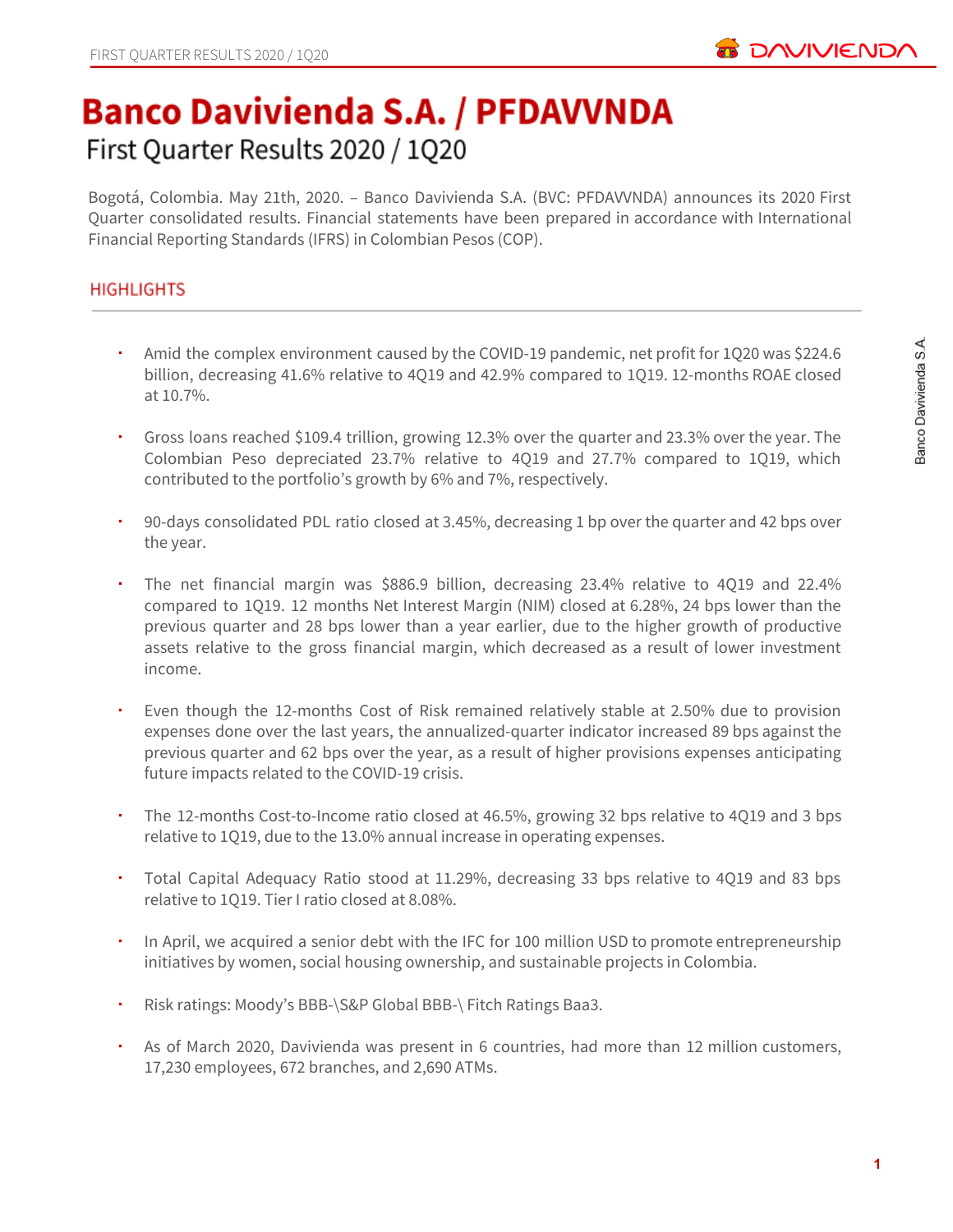## **ECONOMIC ENVIRONMENT COLOMBIA**

The first quarter of this year was influenced by the rapid expansion of COVID-19, following its outbreak in China in late 2019. Lockdowns and social distancing measures have led to a worldwide fall of economic activity that stretches across all sectors, but has significantly impacted consumer services such as restaurants, recreation and personal services. Preliminary data suggest that economic activity dropped by -6.8% during Q1 in China, -4.8% in the United States and -3.8% in the Eurozone, leading to a new global recession.

Emerging economies have been particularly hit due to the following factors: 1. Their healthcare services are less prepared to respond to the emergency, 2. Many of these countries, mainly in Latin America, rely on export commodities, which have been subject to lower demand from China and 3. According to the Institute of International Finance, capital outflows from emerging economies amounted to US\$ 54 billion over the first three months of 2020, as opposed to US\$ 40.3 billion capital inflows during the same period in 2019.

The average Brent oil price decreased to USD 49.8 per barrel in the first quarter of the year, lower than the average price recorded in the previous quarter (USD 63.08), reflecting worldwide uncertainty on economic growth due to COVID-19 spread and the agreement breach between Saudi Arabia and Russia to sustain prices.

Domestic economic activity grew 1.1% in 1Q20, compared to the 3.5% growth recorded in 4Q19 and 2.9% in 1Q19. Agribusiness (6.8%) and public administration, education and health (3.4%) contributed to the overall increase, meanwhile construction, artistic activities, mines and the manufacturing industry registered contractions of 9.2%, 3.2%, 3.0% and 0.6%, respectively.

Regarding monetary policy, the Central Bank of Colombia had to implement measures to guarantee liquidity in both dollars and pesos. To do so, it implemented the NFD scheme (Non-Deliverable Forwards) as well as swaps in USD. Furthermore, it increased its public debt securities portfolio and authorized the purchase of securities from financial entities up to 10 trillion COP. Additionally, the Bank cut the interest rate by 50 bps at the end of the quarter and continued this course of action, reducing additional 50 bps in May reaching 3.25%.

The National Government declared a state of economic emergency to address the needs arising from COVID-19. In this sense, the Government issued extraordinary decrees to fund cash transfers to the most vulnerable populations, capitalize the National Guarantee Fund and allocate resources to the healthcare sector. These measures included compulsory "Solidarity Securities" for the financial sector, which would amount to COP 11 trillion.

Faced with a potential deterioration in the country's fiscal position and considering the fall in oil prices, S&P changed its outlook for Colombia from stable to negative and Fitch downgraded its rating from BBB to BBB- with a negative outlook. Nevertheless, the investment grade was maintained in both cases.

Finally, the exchange rate averaged \$3,535.78 during the first quarter of the year, 3.86% higher than the average exchange rate recorded in the previous quarter. On March 20, the exchange rate reached a new record high (\$4,153.91). The devaluation was caused by oil prices and the outflow of capital from emerging countries as mentioned above.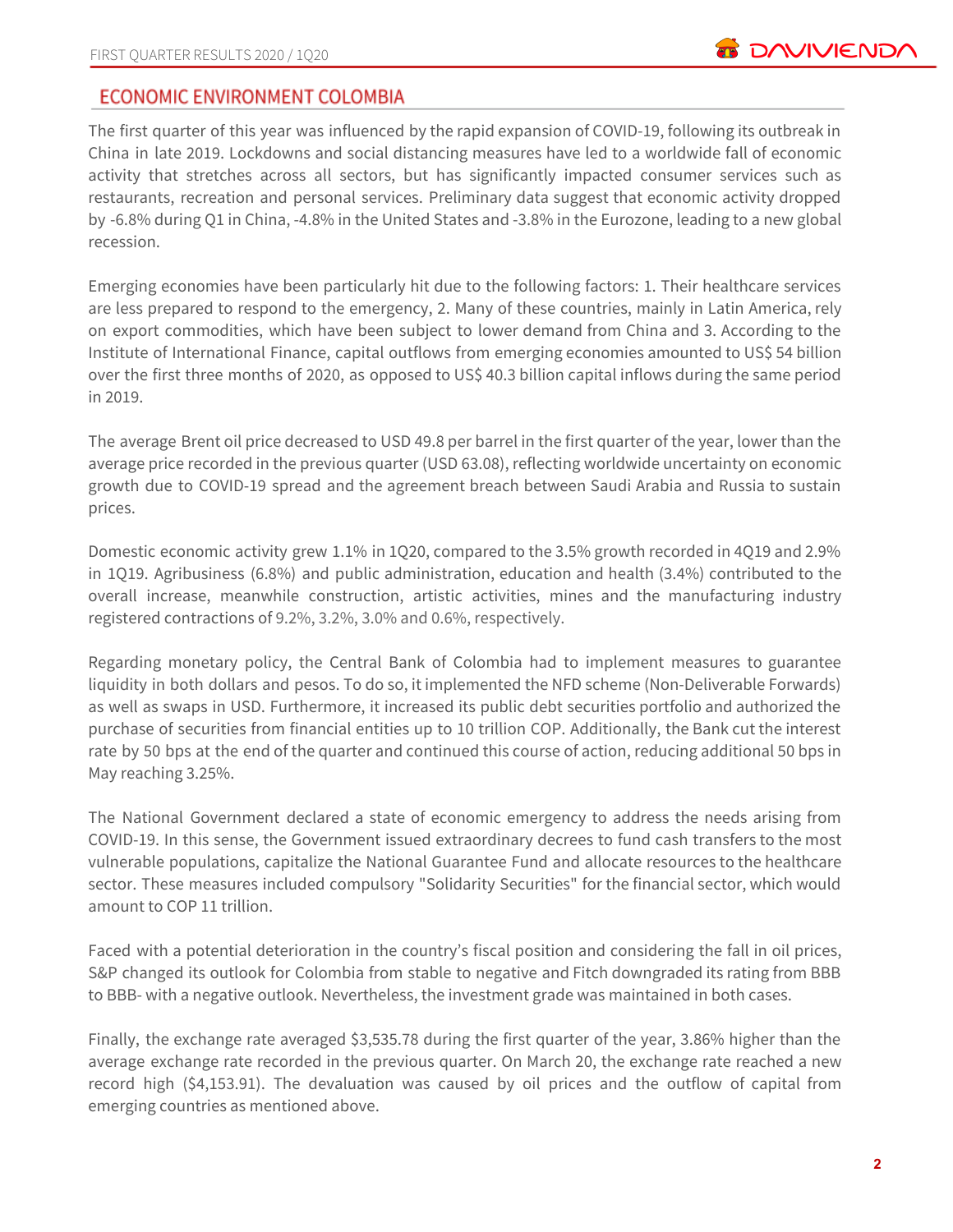# ECONOMIC ENVIRONMENT CENTRAL AMERICA

Likewise to Colombia, the Central American economy was impacted by the COVID-19 evolution. However, because the first cases were reported in mid-March, available figures for the first two months of the year do not reflect the impact of the crisis yet.

The Monthly Index of Economic Activity (IMAE) for Costa Rica grew on average over January-February 2.67% annually, exhibiting less dynamism compared to the 4Q19, but more than in 2019 overall.

The Economic Activity Volume Index in El Salvador grew on average over January-February 1.37% annually, slowing down compared to the last quarter of 2019. In contrast, the IMAE for Honduras grew on average over January-February 3.13% annually, exceeding the growth recorded in the last quarter of 2019.

The Gross Domestic Product in 2019 declined in all countries due to lower prices of commodities, unfavorable weather conditions (in the first half of the year) and a less dynamic construction sector in Costa Rica and in Panama, where the commercial sector also deteriorated. In 2019, GDP grew by 2.08% in Costa Rica, 2.39% in El Salvador, 2.65% in Honduras and 3.01% in Panama.

On the other hand, Costa Rica recorded an average annual inflation of 1.76% in 1Q20, below the target range set by the Central Bank of Costa Rica (3% +/- 1 percentage point). In the case of El Salvador, it recorded an average annual inflation of -0.33%, while Honduras' annual inflation was 4.06%, within the medium range target set by the Central Bank of Honduras (4% +/- 1 percentage point). Finally, Panama recorded an average inflation of 0.19% over January and February.

The monetary policy rate (MPR) of Costa Rica closed the first quarter of 2020 at 1.25%, after two cuts of 0.5 pps at the end of January and 1 pp as a response to the need for stimulus in the COVID-19 crisis. In Honduras, the MPR closed the first quarter at 4.50%, after the Central Bank cut by 0.75 pps in mid-March to address this crisis.

In general, currencies in the region were not affected by adverse external shocks. The availability of foreign currency in the domestic market and the low amount of short-term capital investments kept exchange rates relatively stable. As an example of this, the Colon closed the first quarter with a depreciation of 1.01% and the Lempira with a depreciation of 0.48%.

Finally, Moody's downgraded Costa Rica's risk rating during the first quarter of 2020 from B1 to B2 with a stable outlook, according to the new rating. The risk rating reduction stemmed from persistently high fiscal deficits over the past years which exert pressure in indebtedness.

Moody's also changed the outlook on El Salvador's rating from stable to positive due to a "significant reduction in the liquidity risks faced by the government, following successful negotiations between the executive and legislative branches". The other countries' risk ratings had not changed by the end of the first quarter of 2020.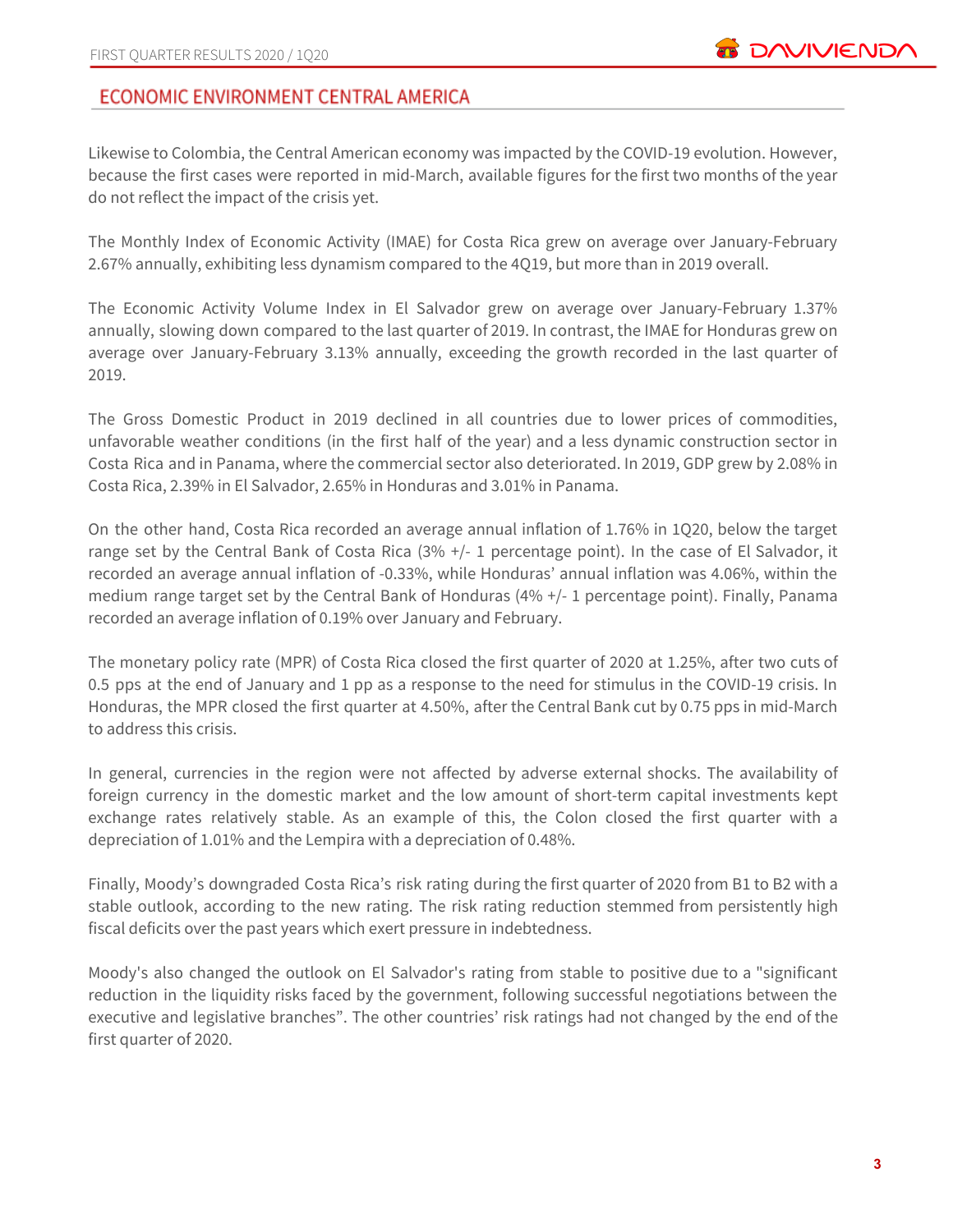## MAIN CONSOLIDATED FIGURES:

## **Statement of Financial Condition**

| (COP billion)                       |                |                          |             |                |            | % Chg.     |
|-------------------------------------|----------------|--------------------------|-------------|----------------|------------|------------|
| <b>Assets</b>                       | <b>Mar. 19</b> | <b>Dec. 19</b>           |             | <b>Mar. 20</b> | Q/Q        | <b>Y/Y</b> |
| Cash and Interbank Funds            | 9,899          | 10,468                   |             | 12,661         | 20.9       | 27.9       |
| Investments                         | 10,617         | 12,196                   |             | 14,070         | 15.4       | 32.5       |
| <b>Gross Loan Portfolio</b>         | 88,748         | 97,400                   |             | 109,422        | 12.3       | 23.3       |
| Loan Loss Reserves                  | $-3,934$       | $-4,144$                 |             | $-4,617$       | 11.4       | 17.4       |
| Property, Plant and Equipment       | 1,872          | 1,734                    |             | 1,807          | 4.2        | $-3.5$     |
| <b>Other Assets</b>                 | 4,566          | 4,569                    |             | 6,283          | 37.5       | 37.6       |
| <b>Total Assets</b>                 | 111,767        | 122,222                  |             | 139,625        | 14.2       | 24.9       |
| <b>Liabilities</b>                  |                |                          |             |                |            |            |
| Repos and Interbank Liabilities     | 1,087          | 1,760                    |             | 469            | $-73.3$    | $-56.8$    |
| <b>Demand Deposits</b>              | 37,804         | 40,786                   |             | 49,416         | 21.2       | 30.7       |
| <b>Term Deposits</b>                | 32,444         | 34,805                   |             | 37,383         | 7.4        | 15.2       |
| <b>Bonds</b>                        | 11,342         | 12,399                   |             | 13,377         | 7.9        | 17.9       |
| Credits with entities               | 11,730         | 13,565                   |             | 19,098         | 40.8       | 62.8       |
| <b>Other Liabilities</b>            | 5,961          | 6,257                    |             | 6,976          | 11.5       | 17.0       |
| <b>Total Liabilities</b>            | 100,369        | 109,571                  |             | 126,720        | 15.7       | 26.3       |
| <b>Equity</b>                       |                |                          |             |                |            |            |
| Non-controlling Interest            | 94             | 113                      |             | 146            | 28.5       | 55.4       |
| Equity                              | 11,304         | 12,538                   |             | 12,760         | 1.8        | 12.9       |
| <b>Total Equity</b>                 | 11,397         | 12,651                   |             | 12,905         | 2.0        | 13.2       |
| <b>Total Liabilities and Equity</b> | 111,767        | 122,222                  |             | 139,625        | 14.2       | 24.9       |
| <b>Income Statement</b>             |                | <b>Quarterly Figures</b> |             | % Chg.         |            |            |
| (COP billion)                       | <b>1Q19</b>    | 4Q19                     | <b>1Q20</b> | Q/Q            | <b>Y/Y</b> |            |
| Interest Income                     | 2,647          | 2,751                    | 2,815       | 2.3            | 6.3        |            |
|                                     | 2,382          | 2,548                    | 2,695       | 5.8            | 13.1       |            |
| Loans                               |                |                          |             | $-46.3$        |            |            |
| Investments                         | 239            | 167                      | 90          |                | $-62.5$    |            |
| Other Income                        | 26             | 36                       | 31          | $-15.0$        | 15.5       |            |
| <b>Financial Expenses</b>           | 949            | 1,046                    | 1,063       | 1.6            | 11.9       |            |
| <b>Gross Financial Margin</b>       | 1,698          | 1,704                    | 1,752       | 2.8            | 3.2        |            |
| <b>Net Provision Expenses</b>       | 580            | 572                      | 885         | 54.8           | 52.7       |            |
| Net Interest Margin                 | 1,118          | 1,132                    | 867         | $-23.4$        | $-22.4$    |            |
| <b>Operating Income</b>             | 310            | 351                      | 314         | $-10.5$        | 1.2        |            |
| <b>Operating Expenses</b>           | 868            | 1,037                    | 981         | $-5.5$         | 13.0       |            |
| <b>Exchange and Derivatives</b>     | 1              | 35                       | 132         | 100.0          | 100.0      |            |
| Other Income and Expenses, net      | -16            | $-14$                    | $-17$       | $-18.6$        | $-5.9$     |            |
| Income Before Taxes                 | 545            | 466                      | 316         | $-32.3$        | $-42.1$    |            |
| <b>Income Tax</b>                   | 152            | 82                       | 91          | 11.4           | $-40.1$    |            |
| Net Profit                          | 393            | 385                      | 225         | $-41.6$        | $-42.9$    |            |

**B** DAVIVIENDA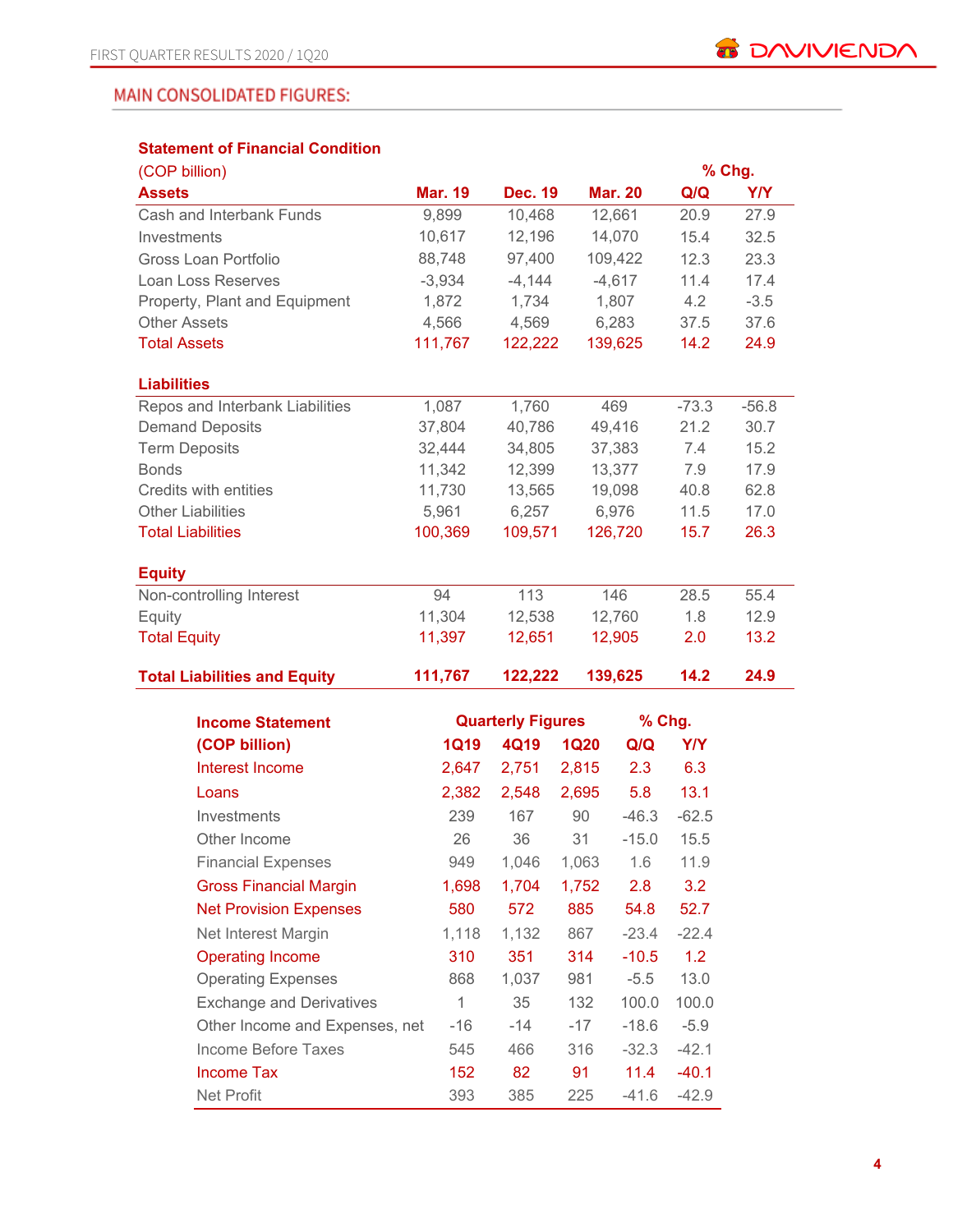# **MAIN RATIOS**

|                  |             |          |             |        | <b>Bps. Chg</b> |
|------------------|-------------|----------|-------------|--------|-----------------|
| <b>12 Months</b> | <b>1Q19</b> | 4Q19     | <b>1Q20</b> | Q/Q    | Y/Y             |
| <b>NIM</b>       | 6.56%       | 6.52%    | 6.28%       | $-24$  | $-28$           |
| Cost of Risk     | 2.47%       | 2.50%    | 2.50%       | 0      | 4               |
| Cost-to-Income   | 46.5%       | 46.2%    | 46.5%       | 31     | 1               |
| <b>ROAE</b>      | 12.2%       | 12.4%    | 10.7%       | $-168$ | $-148$          |
| <b>ROAA</b>      | 1.27%       | $1.27\%$ | 1.08%       | $-20$  | $-19$           |
|                  |             |          |             |        |                 |
|                  |             |          |             |        | Rne Cha         |

|       |          |         | <b>PPS.</b> VIIY |        |
|-------|----------|---------|------------------|--------|
| 1Q19  | 4Q19     | 1Q20    | Q/Q              | Y/Y    |
| 6.92% | 6.31%    | 6.11%   | $-21$            | -82    |
| 2.61% | 2.35%    | 3.24%   | 89               | 62     |
| 43.8% | $50.0\%$ | 45.1%   | -484             | 138    |
| 13.8% | 12.3%    | $7.0\%$ | $-526$           | $-676$ |
| 1.41% | $1.26\%$ | 0.69%   | -58              | -73    |
|       |          |         |                  |        |

## **COVID-19 RESPONSE**

As a bank, we have focused our efforts to respond to the health emergency and economic crisis caused by COVID-19 on two fronts: our employees and customers.

In the first place, we adopted measures to ensure the safety and health of our employees by activating protocols to prevent transmission, including remote working and general disinfection in branches, offices, and ATMs. Additionally, to maintain business continuity, we promoted the use of digital channels and strengthened internal control and cybersecurity systems.

Regarding our customers, we have adopted and designed collective and individual measures to support those of them who are experiencing difficulties in paying their loan installments during the emergency period decreed by the government (initially 120 days). In retail banking, we applied automatic deferrals in which the installments<sup>1</sup> that customers can not pay are delayed until the end of the agreed term, without changing interest rates or loan conditions. For corporate banking, we are creating customized and tailored solutions together with our commercial team to meet each client's specific needs and circumstances.

Finally, it is important to highlight that in the context of COVID-19 and given the macroeconomic uncertainty associated with this pandemic, we are constantly monitoring our loan portfolio performance to anticipate the implementation of credit risk policies. Although we estimate that a part of the impacts of this crisis will be reflected in our 2020 results, the magnitude will depend on the extent of global lockdown and social distancing measures.

<sup>1</sup> For mortgage loans up to 6 loan installments may be delayed. For unsecured personal loans and vehicle loans up to 4. For credit cards and revolving express credit customers, the loan is deferred up to 3 months at a 0% interest rate.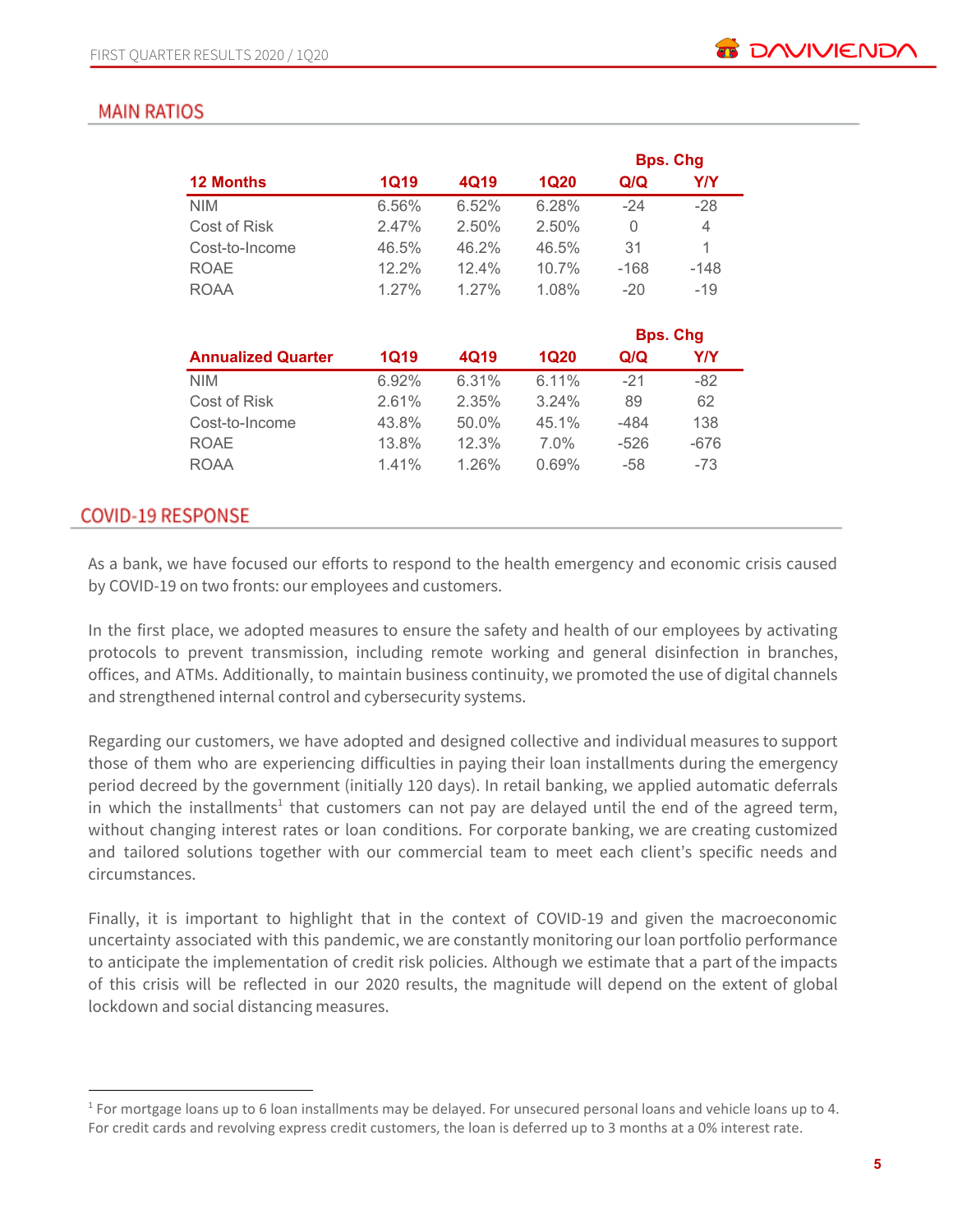## DIGITAL TRANSFORMATION

The bank's ongoing progress in digital transformation resulted in 76% of the customers at a consolidated level being digital customers as of March 2020. In Colombia the corresponding figure was 80% and in Central America 40%. The number of digital customers in millions increased 31% annually in the local operation and 23% in the international subsidiaries.

Digital loans and deposits increased in Colombia by 212%, reaching an outstanding amount of \$2.1 and \$1.1 trillion, respectively. As of 1Q20, digital loan products comprised 8.8% of the consumer portfolio, 5.1 pps higher than the figure recorded in March 2019.

In 1Q20 sales through digital channels accounted for 39% of total sales, compared to one year earlier when 27% of sales were digital and to two years ago when all purchases were made through physical channels. Digital channels have also gained ground in terms of transactionality increasing by 28% annually, while the number of branches continued its downward trend standing at 661 branches as of March.

Our virtual wallet, DaviPlata, reached 8.9 million customers as of May 15<sup>th</sup>, rising 35% relative to March and adding 2.3 million customers during this period. Through DaviPlata, we have been able to participate actively in the distribution of subsidies granted by the government to 3.5 million Colombians during the COVID-19 crisis.

#### STATEMENT OF FINANCIAL CONDITION

#### Assets

|                               |          |          | <b>Consolidated</b><br>(COP Billion) |          |        |          | <b>Colombia</b><br>(COP Billion) |         |         | <b>International</b><br>(USD Million) |             |
|-------------------------------|----------|----------|--------------------------------------|----------|--------|----------|----------------------------------|---------|---------|---------------------------------------|-------------|
|                               |          |          |                                      | $%$ Chq. |        |          | $%$ Chq.                         |         |         | $%$ Chg.                              |             |
| <b>Assets</b>                 |          |          | Mar. 19 Dec. 19 Mar. 20              | Q/Q      | Y/Y    | Mar. 20  | Q/Q                              | Y/Y     | Mar. 20 | Q/Q Y/Y                               |             |
| Cash and Interbank Funds      | 9.899    | 10.468   | 12.661                               | 20.9     | 27.9   | 5.484    | 14.1                             | 10.7    | 1.770   | $2.5^{\circ}$                         | 13.7        |
| Investments                   | 10.617   | 12.196   | 14.070                               | 15.4     | 32.5   | 10.358   | 9.7                              | 23.4    | 1.240   |                                       | $-0.4$ 10.9 |
| Gross Loans Portfolio         | 88.748   | 97.400   | 109.422                              | 12.3     | 23.3   | 84.827   | 9.0                              | 20.1    | 6.066   | 1.6                                   | 6.2         |
| Loan Loss Reserves            | $-3.934$ | $-4.144$ | $-4.617$                             | 11.4     | 17.4   | $-3.969$ | 9.0                              | 15.1    | $-160$  | 4.0                                   | 4.7         |
| Property, Plant and Equipment | 1,872    | 1.734    | 1.807                                | 4.2      | $-3.5$ | 1,252    | $-1.5$                           | $-11.5$ | 137     |                                       | $-3.0 -5.0$ |
| <b>Other Assets</b>           | 4.566    | 4.569    | 6.283                                | 37.5     | 37.6   | 4.878    | 43.6                             | 41.0    | 229     | 8.1                                   | 15.3        |
| <b>Total Assets</b>           |          |          | 111,767 122,222 139,625              | 14.2     | 24.9   | 102.831  | 10.4                             | 20.4    | 9.282   | 1.5                                   | 8.2         |

#### Q/Q Performance:

Assets reached \$139.6 trillion, growing 14.2% over the quarter. Assets grew 7.2%, excluding the impact of COP depreciation during the quarter (23.7%).

Cash and interbank funds closed at \$12.7 trillion, growing 20.9% over the quarter, mainly due to increased cash in Colombia, following the excess of available liquidity. The investment portfolio grew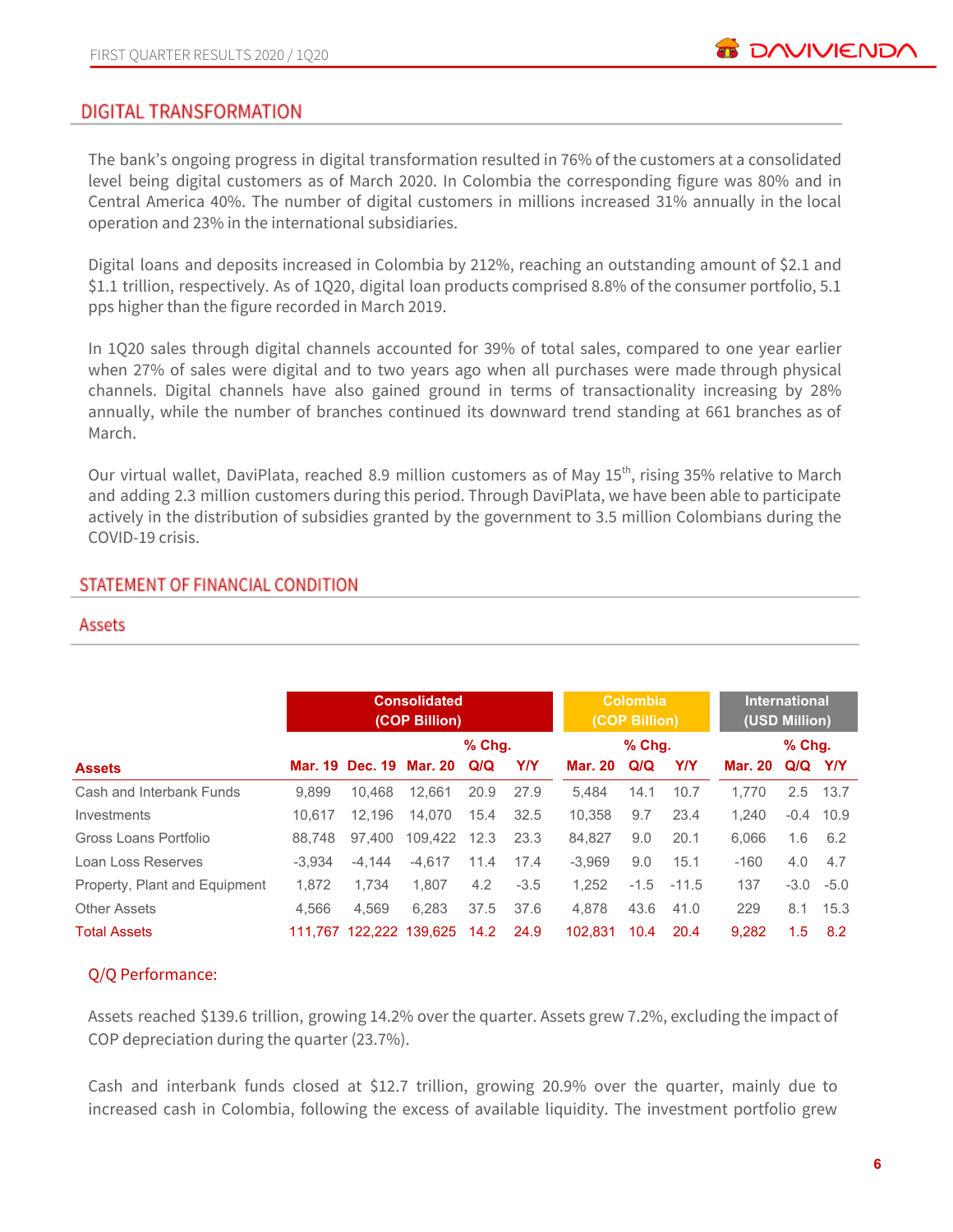15.4%, reaching \$14.1 trillion due to a higher position in debt instruments in Colombia, particularly private debt, and to the foreign exchange impact of the operation in Central America. The investment portfolio's growth was intended to support and mitigate liquidity risks of the bank's operation.

Gross loans reached \$109.4 trillion, growing 12.3%, led by the commercial portfolio (17.7%). Finally, loan loss reserves closed at \$4.6 trillion, 11.4% higher than the previous quarter, reflecting potential future deterioration due to credit payment extensions and the materialization of the adverse scenario in our forward-looking estimations.

#### Y/Y Performance:

Total assets grew 24.9% year over year. Assets increased 16.5%, excluding the impact of COP depreciation during the year (27.7%).

Cash and interbank funds increased 27.9%, reflecting the increase of cash in Colombia (in line with the quarterly result) and the exchange rate impact. The investment portfolio grew 32.5%, mainly driven by the higher investment positions acquired during 1Q20 in debt securities in Colombia.

Gross loans grew 23.3% over the year, led by the commercial and consumer portfolios, which grew 19.4% and 37.9%, respectively. Additionally, gross loans in Colombia experienced a mild dynamism in terms of disbursements in 1Q19, which also contributes to explaining the 23.3% year over year portfolio growth. Finally, consolidated loan loss reserves grew 17.4% in anticipation of future deteriorations in Colombia and the subsidiaries.

|                    |               |               | <b>Consolidated</b><br>(COP Billion) |             |          |                | <b>Colombia</b><br>(COP Billion) |          |                | <b>International</b><br>(USD Million) |        |
|--------------------|---------------|---------------|--------------------------------------|-------------|----------|----------------|----------------------------------|----------|----------------|---------------------------------------|--------|
|                    |               |               |                                      |             | $%$ Chg. |                |                                  | $%$ Chq. |                |                                       | % Chg. |
| <b>Gross Loans</b> | Mar.<br>19    | Dec.<br>19    | <b>Mar. 20</b>                       | $Q/Q$ $Y/Y$ |          | <b>Mar. 20</b> | Q/Q                              | Y/Y      | <b>Mar. 20</b> | Q/Q                                   | YN     |
| Commercial         |               | 44.719 45.367 | 53.411                               | 17.7 19.4   |          | 40.002         | 15.0                             | 15.3     | 3.307          | 2.4                                   | 4.8    |
| Consumer           | 22.606 28.791 |               | 31,167                               |             | 8.3 37.9 | 25,244         | 5.1                              | 37.9     | 1.461          | 0.4                                   | 7.9    |
| Mortgage           | 21.423 23.241 |               | 24.845                               | 6.9         | - 16.0   | 19.581         | 2.9                              | 11.2     | 1,298          | 1.0                                   | 8.0    |
| Total              |               | 88.748 97.400 | 109,422 12.3 23.3                    |             |          | 84.827         | 9.0                              | 20.1     | 6.066          | 1.6                                   | 6.2    |

## Gross Loans

#### Q/Q Performance:

As of March 2020, gross loans reached \$109.4 trillion, growing 12.3% over the quarter, mainly due to the commercial portfolio dynamism in Colombia as well as in Central America. Gross loans grew 6.3%, excluding the impact of COP depreciation during the quarter (23.7%).

The consolidated commercial portfolio grew 17.7%, primarily explained by specific disbursements made to corporate customers in Colombia. These disbursements account for 590 bps of the portfolio's quarterly growth and 280 bps of the gross loans growth.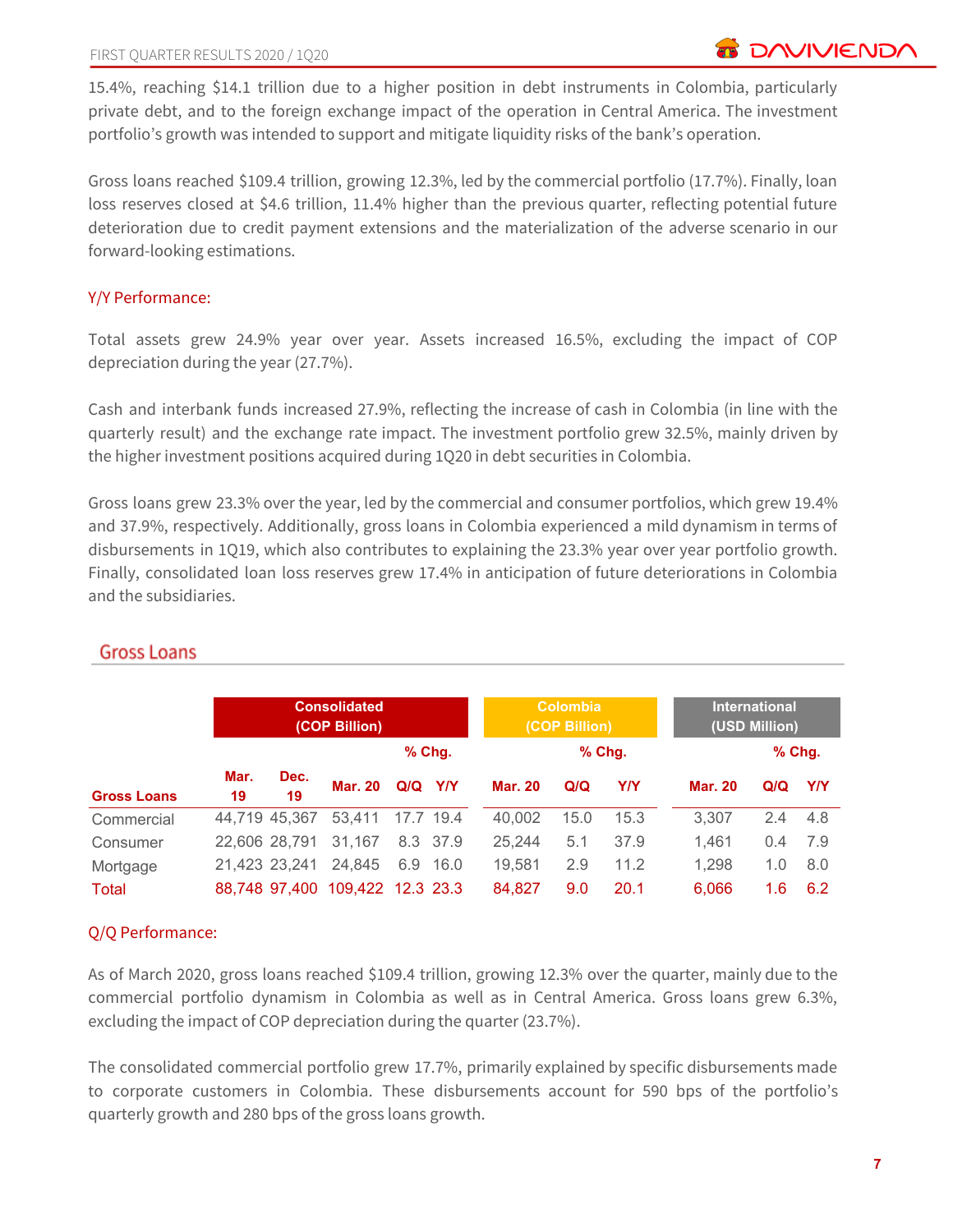The consumer portfolio grew 8.3%, however 4.0 pps of this figure are explained by the exchange rate effect. In Colombia, unsecured personal loans stood out, increasing at a 17.9% rate, offsetting the lower growth of other products that had been gaining momentum in previous quarters, such as credit cards and payroll loans.

The consolidated mortgage portfolio grew 6.9%. Leasing and residential housing grew 4.1% and 5.6%, respectively, exhibiting the highest dynamism in Colombia.

In Central America, gross loans reached 6.1 billion USD, growing 1.6% over the quarter. The commercial portfolio led this growth with a 2.4% increase resulting from disbursements in the corporate segment. The most significant among them were made in Panama, Honduras, and El Salvador. The consumer and mortgage portfolios grew 0.4% and 1.0%, respectively.

## Y/Y Performance:

Over the year, consolidated gross loans rose 23.3%, driven by the commercial and consumer portfolios. Gross loans grew 16.2%, excluding the impact of COP depreciation during the year (27.7%). Additionally, as mentioned earlier, the yearly growth of gross loans is also explained by the disbursements, which were less dynamic during 1Q19 and then accelerated in the following quarters of 2019.

The consolidated commercial portfolio grew 19.4%, reflecting the disbursements made during the quarter, which accounted for 6.0 pps of the commercial portfolio's annual growth. In Colombia, the corporate segment stood out as it grew at a 25.0% rate.

The consumer portfolio increased 37.9%, leveraged in analytics-based strategies implemented since 2Q19. In the local operation, unsecured personal loans led the segment in terms of growth, followed by credit cards and vehicle loans.

The mortgage portfolio grew 16.0%, given the portfolio's behavior in Colombia, where leasing, social housing, and residential housing exhibited upward trends, increasing 15.3%, 7.4%, and 6.0%, respectively.

In international subsidiaries, gross loans in USD grew 6.2%, explained by the commercial portfolio (4.8%), particularly by the corporate segment in Panama and El Salvador. The consumer portfolio grew 7.9%, driven by increased credit card and payroll products in subsidiaries. Finally, the mortgage portfolio grew 8.0%, led by the results of this segment in Costa Rica and, to a lesser extent, in El Salvador.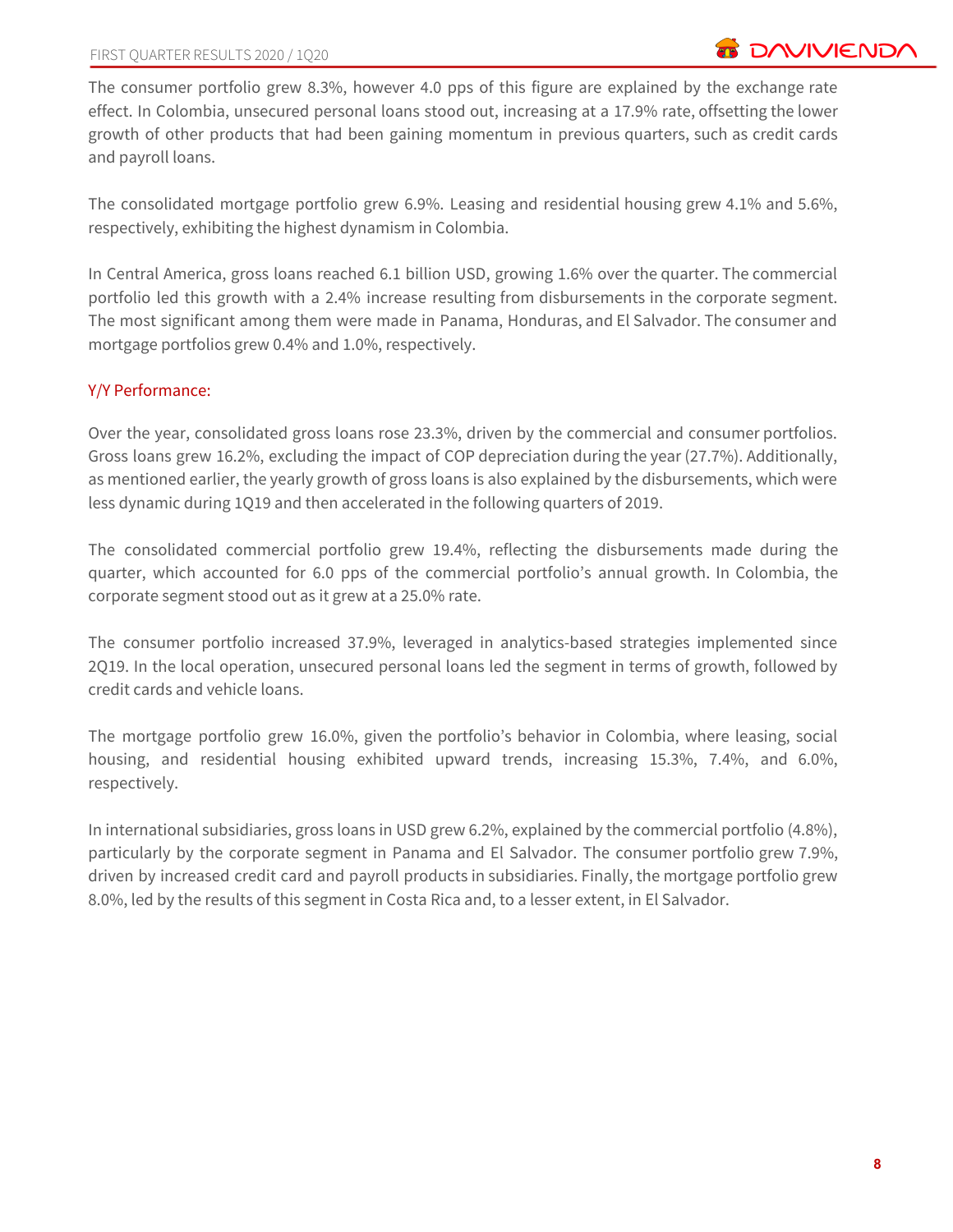# **Asset Quality and Coverage**

|                 |             | <b>Consolidated</b> |             |             | <b>Colombia</b> |             | <b>International</b> |          |             |  |  |
|-----------------|-------------|---------------------|-------------|-------------|-----------------|-------------|----------------------|----------|-------------|--|--|
| <b>PDL</b>      | <b>1Q19</b> | 4Q19                | <b>1Q20</b> | <b>1Q19</b> | 4Q19            | <b>1Q20</b> | <b>1Q19</b>          | 4Q19     | <b>1Q20</b> |  |  |
| Commercial      | 4.76%       | 4.04%               | 3.81%       | 5.66%       | 5.03%           | 4.67%       | 1.64%                | 0.79%    | 1.23%       |  |  |
| Consumer        | 2.31%       | 2.04%               | 2.07%       | 2.24%       | 1.86%           | 1.96%       | 2.63%                | $2.90\%$ | 2.55%       |  |  |
| Mortgage        | 3.68%       | 4.07%               | 4.41%       | 3.79%       | 4.23%           | 4.70%       | 3.19%                | 3.36%    | 3.33%       |  |  |
| Total $(90)^2$  | 3.87%       | 3.46%               | 3.45%       | 4.30%       | 3.86%           | 3.87%       | 2.20%                | 1.86%    | 2.00%       |  |  |
| Mortgage (120)  | 2.99%       | 3.20%               | 3.50%       | 3.07%       | 3.25%           | 3.64%       | 2.66%                | 2.97%    | 2.98%       |  |  |
| Total $(120)^3$ | 3.71%       | 3.25%               | 3.25%       | 4.12%       | 3.62%           | 3.63%       | 2.09%                | $1.77\%$ | 1.92%       |  |  |

#### Q/Q Performance:

As of March 2020, 90 days Consolidated PDL ratio closed at 3.45%, remaining stable relative to the previous quarter, due to the proportional growth of the total portfolio and the 90 days past-due loans.

The commercial portfolio PDL ratio stood at 3.81% in 1Q20, decreasing 23 bps relative to the previous quarter, mainly because of the portfolio's growth in the Colombian operation. Unlike Colombia, the PDL ratio for the commercial portfolio in Central America deteriorated by 44 bps due to certain cases in Costa Rica and Panama.

The consumer portfolio PDL ratio closed at 2.07%, increasing 4 bps over the quarter, reflecting the portfolio's behavior in Colombia. Among these loans, the most impacted were unsecured personal loans and credit cards. Meanwhile, the consumer PDL ratio in international subsidiaries improved by 35 bps due to the growth dynamic of the portfolio and the better performance of some products in El Salvador.

90 and 120 days PDL ratios for mortgage loans closed at 4.41% and 3.50%, respectively, increasing 34 and 30 bps quarter over quarter. The deterioration stemmed from Colombia, where these ratios increased 47 and 39 bps as a result of the coronavirus crisis, reversing the stabilization trend that was recorded from 4Q19 up until February 2020. In Central America, the indicators remained relatively stable (90 days PDL ratio improved by 3 bps, whereas 120 days PDL ratio deteriorated by 2 bps), because of the higher portfolio growth relative to past-due loans.

In 1Q20, write-offs reached \$589 billion, down 45% over the quarter, reflecting the higher write-offs made in Colombia in the business banking segment during 4Q19.

| <b>Write-offs</b> |      | <b>Quarterly Figures</b> |      | % Chq. |      |
|-------------------|------|--------------------------|------|--------|------|
| (COP billion)     | 1Q19 | 4Q19                     | 1020 | Q/Q    | Y/Y  |
| Total write-offs  | 453  | 1.072                    | 589  | $-450$ | 30.0 |

<sup>2</sup> Total (90): Portfolio > 90 days / Gross loan portfolio.

<sup>3</sup> Total (120) includes: (Mortgage>120 days + Commercial> 90 days + Consumer> 90 days) / Gross loan portfolio.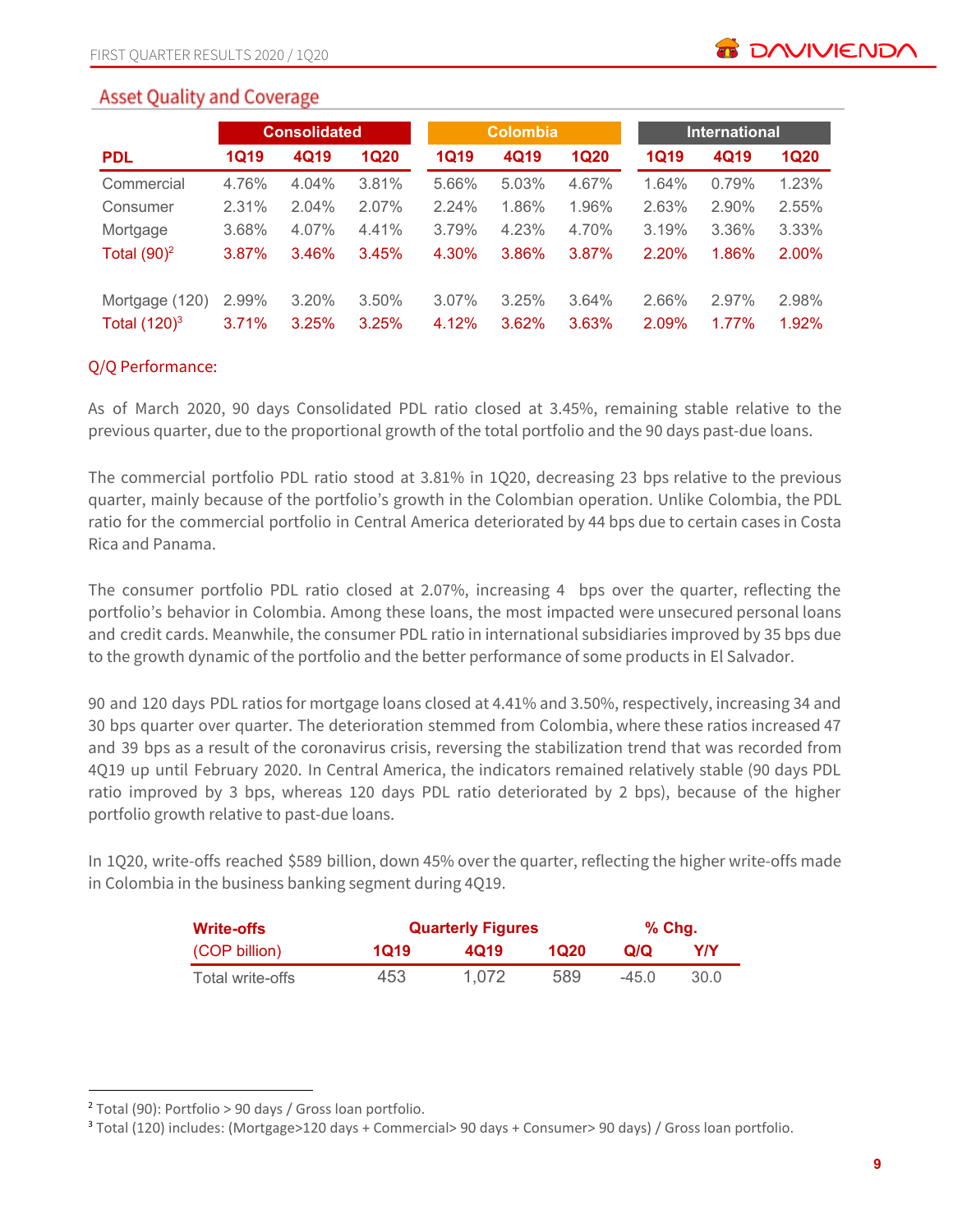#### Y/Y Performance:

90 days consolidated PDL ratio decreased 42 pbs year over year as a result of the commercial and consumer portfolios performance.

The commercial portfolio PDL ratio improved 95 bps, mainly reflecting the operation in Colombia, where this ratio decreased 98 bps because of the portfolio behavior, write-offs made in December 2019, and restructuring agreements done with certain customers. In the international subsidiaries, the portfolio's growth and its improved performance resulted in a 42 pbs reduction of the commercial PDL ratio.

The consumer portfolio PDL ratio diminished 24 bps over the year. In Colombia, this ratio improved by 28 bps, mainly due to accelerated portfolio growth. However, lockdown measures adopted in March affected unsecured personal loans and credit cards performance, causing an increase in the outstanding amount of past-due loans. Similarly, the ratio in Central America decreased 7 bps mainly as a result of portfolio growth.

The 90 and 120 days PDL ratios for consolidated mortgage loans increased 73 and 51 bps, respectively, relative to 1Q19. In Colombia, 90 and 120 days PDL ratios deteriorated by 91 and 57 bps, mainly due to the increase in past-due loans, in line with the quarterly results. In turn, the \$830 billion mortgage portfolio securitizations done over the past year accounted for 14 bps of the ratio increase. On the other hand, in the international operation, the ratios deteriorated 14 and 33 bps respectively, due to the mortgage portfolio behavior in Panama and the macroeconomic conditions in Costa Rica, which inclined towards stabilization only by the end of 2019.

Write-offs increased 30.0% over the year, reflecting higher write-offs in the consumer segment in Colombia, followed by write-offs in the commercial portfolio.

|            |             | Coverage <sup>4</sup> |        |             | <b>Total Reserves Coverage<sup>5</sup></b> |             |
|------------|-------------|-----------------------|--------|-------------|--------------------------------------------|-------------|
| Coverage   | <b>1Q19</b> | 4Q19                  | 1Q20   | <b>1Q19</b> | 4Q19                                       | <b>1Q20</b> |
| Commercial | 101.4%      | $117.0\%$             | 118.5% | 113.1%      | 140.6%                                     | 142.3%      |
| Consumer   | 281.8%      | 280.6%                | 274.4% | 297.2%      | 319.7%                                     | 305.8%      |
| Mortgage   | 38.5%       | 37.3%                 | 39.5%  | 72.8%       | 67.8%                                      | 62.4%       |
| Total      | $114.4\%$   | 123.1%                | 122.3% | 131.9%      | 151.4%                                     | 147.0%      |

#### Coverage

#### Q/Q Performance:

The coverage ratio closed at 122.3%, decreasing 8 pbs relative to the previous quarter, and the total reserves coverage stood at 147.0%, decreasing 430 bps relative to 4Q19. In both instances, the decrease of the coverage ratio reflects the increased outstanding amount of 90 days past due loans, despite increased asset allowances and equity reserves.

<sup>4</sup> Coverage: Asset Allowances / Portfolio> 90 days.

<sup>5</sup> Total Reserves Coverage: (Assets Allowances + Equity Reserves) / Portfolio> 90 days.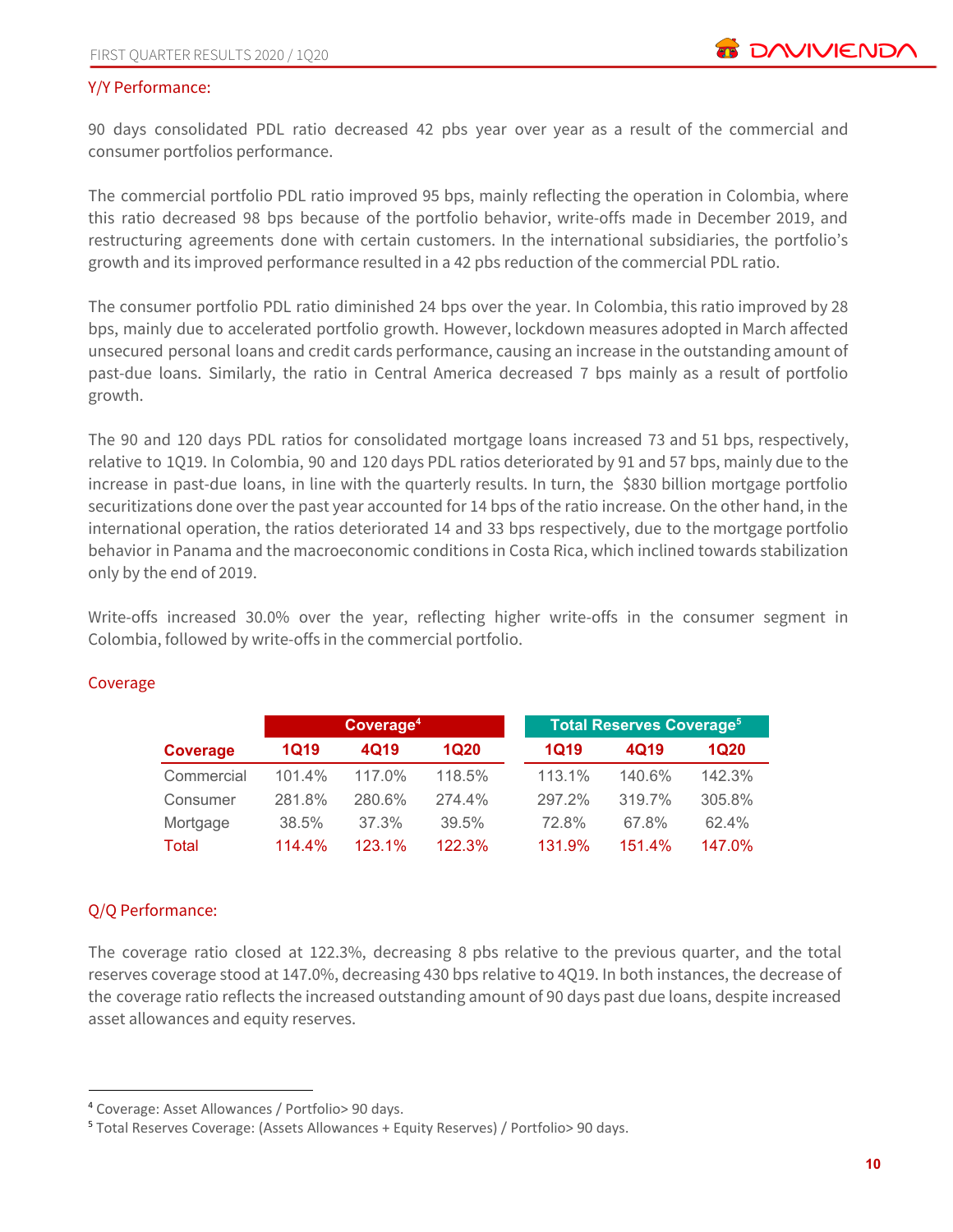#### Y/Y Performance:

Coverage and Total Reserves Coverage ratios increased by 79 and 152 bps, respectively, due to increased asset allowances and equity reserves.

## **Funding Sources**

|                                         |        |        | <b>Consolidated</b><br>(COP Billion) |           |          |                | <b>Colombia</b><br>(COP Billion) |            |                | <b>International</b><br>(USD Million) |          |
|-----------------------------------------|--------|--------|--------------------------------------|-----------|----------|----------------|----------------------------------|------------|----------------|---------------------------------------|----------|
|                                         |        |        |                                      | $%$ Chg.  |          |                |                                  | $%$ Chg.   |                |                                       | $%$ Chg. |
| Funding Sources Mar. 19 Dec. 19 Mar. 20 |        |        |                                      | Q/Q Y/Y   |          | <b>Mar. 20</b> | Q/Q                              | <b>Y/Y</b> | <b>Mar. 20</b> | Q/Q                                   | Y/Y      |
| Demand deposits                         | 37,804 | 40,786 | 49,416 21.2 30.7                     |           |          | 37,511         | 19.4                             | 28.9       | 2,936          | 2.6                                   | 7.2      |
| Term deposits                           | 32.444 | 34.805 | 37.383                               | 7.4 15.2  |          | 24.643         | 0.5                              | 3.3        | 3.142          | 0.2                                   | 16.1     |
| <b>Bonds</b>                            | 11.342 | 12,399 | 13,377                               |           | 7.9 17.9 | 11.628         | 6.7                              | 15.6       | 431            | $-5.9$                                | 6.3      |
| Credits with<br>entities                | 11.730 | 13.565 | 19,098                               | 40.8 62.8 |          | 13.479         | 42.2                             | 87.9       | 1,386          | 11.1                                  | $-3.5$   |
| Total                                   | 93.321 |        | 101,555 119,274 17.4 27.8            |           |          | 87.261         | 14.3                             | 24.3       | 7,896          | 2.5                                   | 8.3      |

#### Q/Q Performance:

As of March 2020, funding sources reached \$119.3 trillion, growing 17.4% relative to the previous quarter, mainly due to the 21.2% increase in demand deposits and 40.8% in credits with entities. Funding sources grew 9.2%, excluding the impact of COP depreciation over the quarter (23.7%).

Demand deposits and term deposits closed at \$49.4 and \$37.4 trillion, respectively, reflecting the reallocation of customers' resources from investment funds to traditionally more liquid instruments such as deposits, as a result of the uncertainty in capital markets derived from the COVID-19 pandemic. This behavior occurred in Colombia as well as in the international subsidiaries, where the exchange rate impact also contributed to the deposits growth.

Bonds reached \$13.4 trillion in 1Q20, growing 7.9% over the quarter. In Colombia, ordinary bonds amounting to \$700 billion were issued in February, therefore bonds increased 6.7% in the local operation. On the other hand, in Central America, bonds decreased 5.9% due to maturities in Costa Rica of 54.1 million USD, partially offset by a new issuance in this country in March for 31 million USD.

Credits with entities increased 40.8% and reached \$19.1 trillion. This growth was mainly explained by the Colombian operation, where obligations primarily with foreign entities followed by multilateral agencies increased, as part of the strategy to diversify funding sources. In Central America, credits with entities increased 11.1% following the disbursements made by foreign financial institutions primarily in Costa Rica.

Loans to funding ratio stood at 91.7%, down 4.2 pps relative to 4Q19, due to the higher growth of funding sources compared to gross loans.

#### Y/Y Performance:

Funding sources grew 27.8% over the year as a result of increased demand deposits and credits with entities. Funding sources increased by 18.6%, excluding the impact of COP depreciation over the year  $(27.7\%)$ .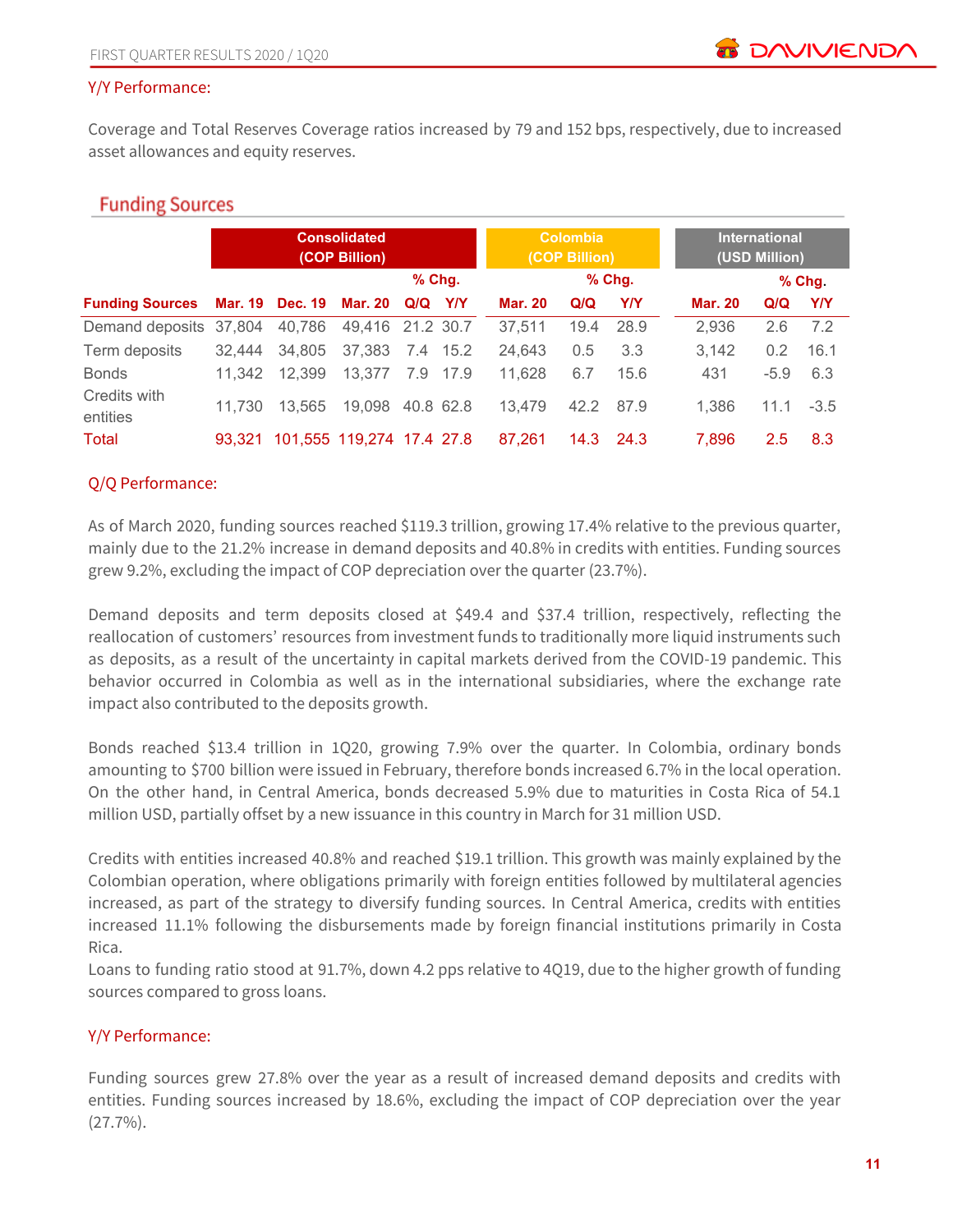Deposits increased in Colombia, mainly driven by demand deposits, which grew 28.9%, while term deposits grew 3.3%. In Central America, term deposits grew 16.1%, primarily explained by the exchange rate impact.

Consolidated bonds increased 17.9% primarily due to the 15.6% growth of bonds in Colombia, whose issuances were approximately \$2.0 trillion during the last year.

Credits with entities grew 62.8%, in line with the strategy to diversify funding sources at competitive rates. This result reflects mainly the Colombian operation where credits increased by 87.9% due to financial obligations acquired over the quarter, as mentioned above. In Central America, credits decreased 3.5% due to loan settlements and the reduction of short-term and long-term financial obligations.

Due to higher growth of funding sources over the year compared to the annual growth of gross loans, the loans to funding ratio decreased 3.4 pps during the year.

| <b>Total Regulatory Capital and</b><br><b>Risk Weighted Assets</b> | <b>Consolidated</b> |         |             |           |           |  |  |  |  |
|--------------------------------------------------------------------|---------------------|---------|-------------|-----------|-----------|--|--|--|--|
| (COP Billion)                                                      | <b>1Q19</b>         | 4Q19    | <b>1Q20</b> | Q/Q       | Y/Y       |  |  |  |  |
| Equity                                                             | 11,397              | 12,651  | 12,905      | 2.0       | 13.2      |  |  |  |  |
| Common Equity Tier I Capital                                       | 8,667               | 8,734   | 9,972       | 14.2      | 15.1      |  |  |  |  |
| <b>Tier II Capital</b>                                             | 3,374               | 3,956   | 3.948       | $-0.2$    | 17.0      |  |  |  |  |
| <b>Total Regulatory Capital</b>                                    | 12,042              | 12,691  | 13,920      | 9.7       | 15.6      |  |  |  |  |
| <b>Risk Weighted Assets</b>                                        | 95,367              | 103,972 | 117,293     | 12.8      | 23.0      |  |  |  |  |
| <b>Capital Adequacy Ratio</b>                                      | 12.12%              | 11.61%  | 11.29%      | $-33$ bps | $-83$ bps |  |  |  |  |
| Tier I                                                             | 8.72%               | 7.99%   | 8.08%       | 9 bps     | $-64$ bps |  |  |  |  |
| Tier II                                                            | 3.40%               | 3.62%   | 3.20%       | $-42$ bps | $-19$ bps |  |  |  |  |

## **Equity and Regulatory Capital**

#### Q/Q Performance:

Consolidated equity rose to \$12.9 trillion as of March 2020, increasing 2.0% relative to the previous quarter, due to the 22.4% increase in reserves mainly explained by the \$819 billion capitalization approved by the General Meeting of Shareholders in March to Tier I.

The total capital adequacy ratio reached 11.29%, 33 bps lower than in 4Q19, mainly due to the riskweighted assets growth. The total capital adequacy ratio stood 229 bps above the minimum required by Colombian regulation (9%). Tier I ratio increased 9 bps up to 8.08% due to the capitalization previously mentioned, offset by the higher risk- weighted assets.

As of March 2020, the density<sup>6</sup> of risk-weighted assets stood at 84.0%, declining 1.1 pps relative to 4Q19 (85.1%) due to higher liquid assets.

#### Y/Y Performance:

<sup>6</sup> Risk-Weighted Assets' Density: RWAs by Credit Risk / Total Assets.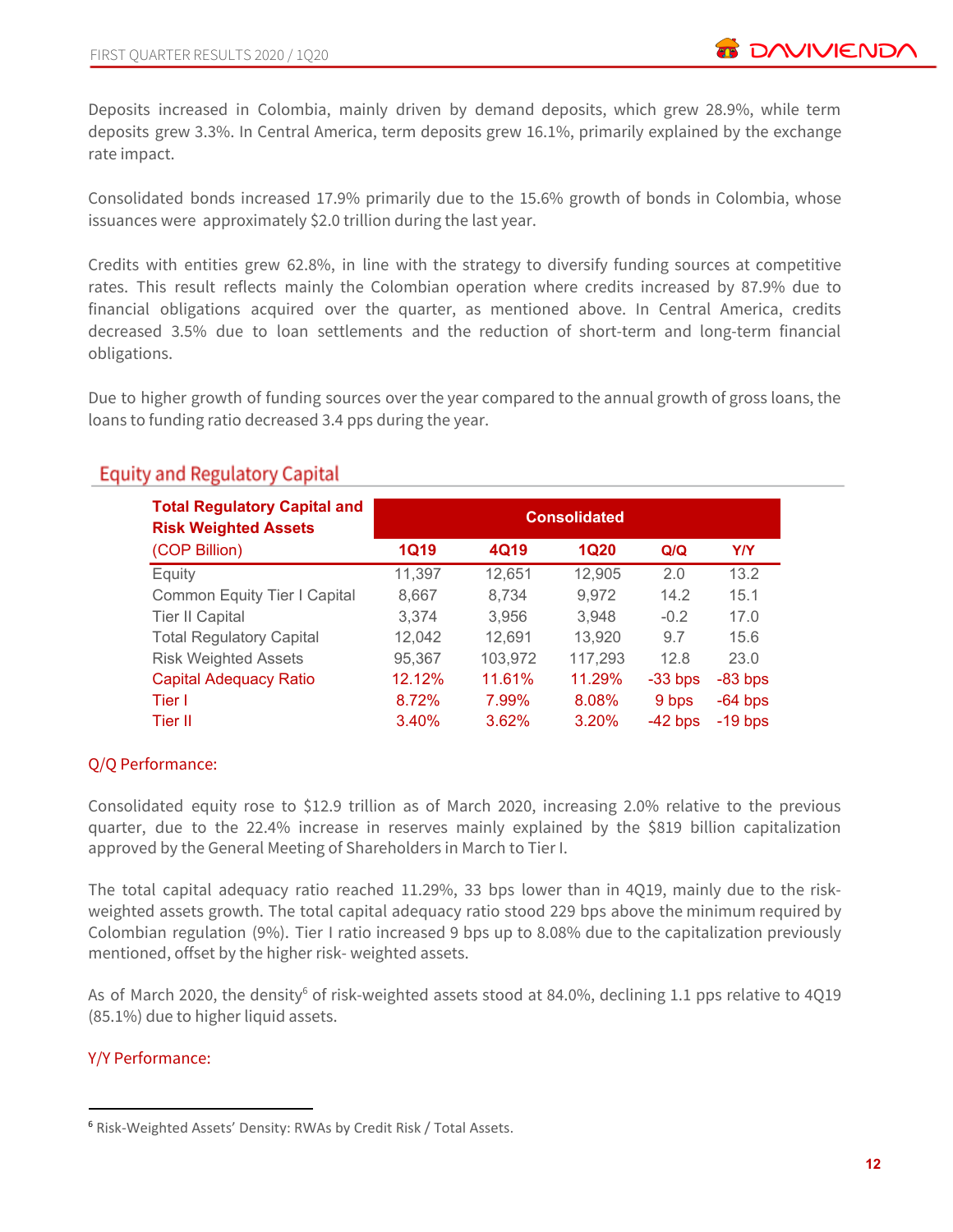Consolidated equity grew 13.2% year over year, as a result of higher reserves given the capitalization approved by the General Meeting of Shareholders.

The total capital adequacy ratio decreased 83 bps, mainly due to the 23.0% increase of risk-weighted assets during the year. Tier I ratio declined 64 bps relative to 1Q19.

Risk-weighted assets density decreased 1.3 pps relative to 1Q19 (85.3%).

# **INCOME STATEMENT**

| <b>Income Statement</b>         |             | <b>Quarterly Figures</b> |             | % Chg.  |            |
|---------------------------------|-------------|--------------------------|-------------|---------|------------|
| (COP billion)                   | <b>1Q19</b> | 4Q19                     | <b>1Q20</b> | Q/Q     | <b>Y/Y</b> |
| Interest Income                 | 2,647       | 2,751                    | 2,815       | 2.3     | 6.3        |
| Loan Income                     | 2,382       | 2,548                    | 2,695       | 5.8     | 13.1       |
| Commercial                      | 956         | 953                      | 991         | 4.0     | 3.7        |
| Consumer                        | 831         | 1,008                    | 1,066       | 5.8     | 28.3       |
| Mortgage                        | 596         | 587                      | 638         | 8.7     | 7.1        |
| Investment Income               | 239         | 167                      | 90          | $-46.3$ | $-62.5$    |
| Other Income                    | 26          | 36                       | 31          | $-15.0$ | 15.5       |
| <b>Financial Expenses</b>       | 949         | 1,046                    | 1,063       | 1.6     | 11.9       |
| <b>Demand Deposits</b>          | 188         | 227                      | 232         | 2.2     | 23.5       |
| <b>Term Deposits</b>            | 387         | 435                      | 429         | $-1.4$  | 10.7       |
| <b>Credits with Entities</b>    | 140         | 138                      | 148         | 6.8     | 5.2        |
| <b>Bonds</b>                    | 185         | 214                      | 217         | 1.4     | 17.2       |
| <b>Other Expenses</b>           | 48          | 31                       | 36          | 16.2    | $-24.4$    |
| <b>Gross Financial Margin</b>   | 1,698       | 1,704                    | 1,752       | 2.8     | 3.2        |
| <b>Net Provision Expenses</b>   | 582         | 572                      | 885         | 54.8    | 52.2       |
| <b>Net Interest Margin</b>      | 1,116       | 1,132                    | 867         | $-23.4$ | $-22.3$    |
| Operating Income                | 309         | 348                      | 311         | $-10.6$ | 0.8        |
| <b>Operating Expenses</b>       | 868         | 1,037                    | 981         | $-5.5$  | 13.0       |
| <b>Personnel Expenses</b>       | 379         | 417                      | 413         | $-0.8$  | 9.2        |
| <b>Operation Expenses</b>       | 323         | 443                      | 388         | $-12.5$ | 19.9       |
| <b>Other Expenses</b>           | 166         | 178                      | 180         | 1.0     | 8.2        |
| <b>Exchange and Derivatives</b> | 1           | 35                       | 132         | 100.0   | 100.0      |
| Other Income and Expenses, net  | $-13$       | $-12$                    | $-14$       | $-20.0$ | $-10.6$    |
| Income before Taxes             | 545         | 466                      | 316         | $-32.3$ | $-42.1$    |
| Income Tax                      | 152         | 82                       | 91          | 11.4    | $-40.1$    |
| <b>Net Profit</b>               | 393         | 385                      | 225         | $-41.6$ | $-42.9$    |

## **Net Profit**

Quarterly figures

Q/Q Performance: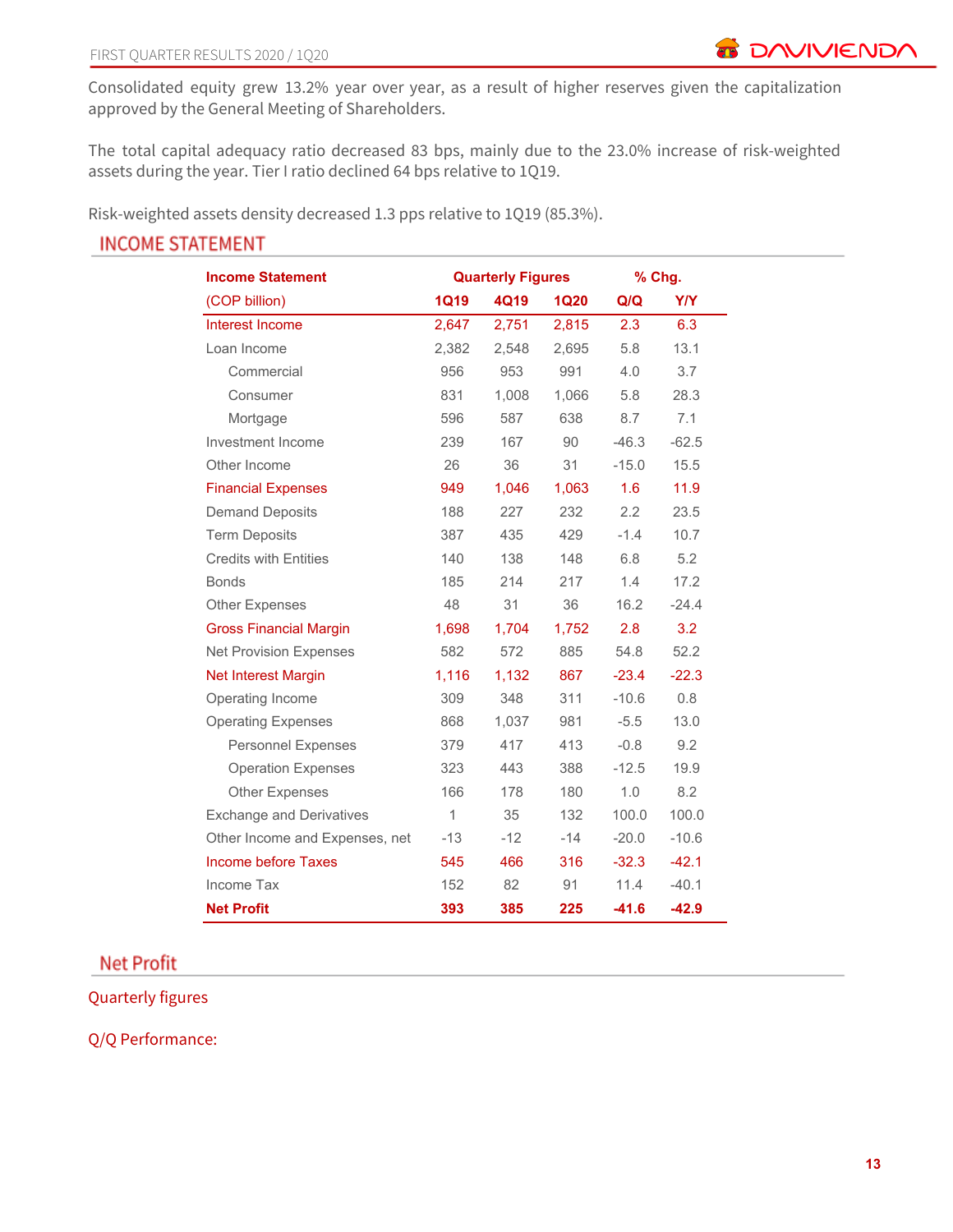Net income for 1Q20 reached \$224.6 billion, decreasing 41.6% relative to 4Q19, due to lower operating income and higher provision expenses. Consequently, the annualized quarter return on average equity (ROAE) decreased 5.26 pps from 12.3% to 7.0%.

Net income in Colombia was \$133.6 billion, decreasing 58.8% relative to the previous quarter. Even though the gross financial margin increased 1.9%, driven by an increase in loan income (especially in the consumer portfolio), it was impacted by higher provision expenses, which rose 56.7% over the quarter. Additionally, operating income reduced 16.5% due to lower net commission income, while operating expenses decreased 8.1%, mainly those associated with fees and sales commissions.

Net income in Central America was 25.7 million USD as of March 2020, increasing 45.1% over the quarter. The gross financial margin grew 2.5%, driven by investment income (8.4%) and, to a lesser extent, by portfolio income (0.7%). Provision expenses increased 34.8% and the net financial margin decreased 5.9%. Notwithstanding, the bank recorded a higher exchange and derivatives income due to the Colon's quarterly devaluation effect on the CRC/USD hedging strategy, which aims to preserve the capital adequacy ratio in Costa Rica. The higher income stemming from exchange and derivatives compensated the previous effects resulting in higher net profits than a year earlier. Excluding the CRC/USD hedging strategy, profits grow 11.0% relative to the previous quarter.

#### Y/Y Performance:

Consolidated profits decreased 42.9% over the year as a result of higher provision and operating expenses, which had an adverse effect on the gross financial margin that increased during the period. As a result, the annualized-quarter ROAE decreased 6.76 pps relative to 1Q19.

Loan income derived from the Colombian operation increased (12.4%) while investment income decreased (-91.9%), following the widespread devaluation of securities, particularly of public debt instruments. Financial expenses increased 10.4%, mainly due to higher expenses in deposits and bonds, resulting in a 0.2% decrease in the gross financial margin. Provision expenses increased because of the provision efforts made over the quarter. Likewise, operating expenses rose due to administrative expenses in different items, while operating income increased due to higher income derived from services. Consequently, net profits reduced 61.0% over the year.

In international subsidiaries, net profits in USD increased 60.3%, due to the gross financial margin growth and the increase in exchange and derivatives' net income from the CRC/USD hedging strategy, which offset higher provision and operating expenses. Excluding the CRC/USD hedging strategy, profits grow 22.0% relative to the previous year.

| <b>Gross Financial Margin</b>     |       | <b>Quarterly Figures</b> |             | $%$ Chg. |                  |
|-----------------------------------|-------|--------------------------|-------------|----------|------------------|
| (COP billion)                     | 1Q19  | 4Q19                     | <b>1Q20</b> | Q/Q      | <b>Y/Y</b>       |
| Loan Income                       |       | 2,382 2,548 2,695        |             | 5.8      | 13.1             |
| Investments and Interbanks Income | 265   | 203                      | 120         | $-40.8$  | $-54.7$          |
| <b>Financial Income</b>           |       | 2,647 2,751 2,815        |             | 2.3      | 6.3              |
| <b>Financial Expenses</b>         | 949   | 1.046                    | 1.063       | 1.6      | 11.9             |
| <b>Gross Financial Margin</b>     | 1.698 | 1.704                    | 1,752       | 2.8      | 3.2 <sub>2</sub> |

## **Gross Financial Margin**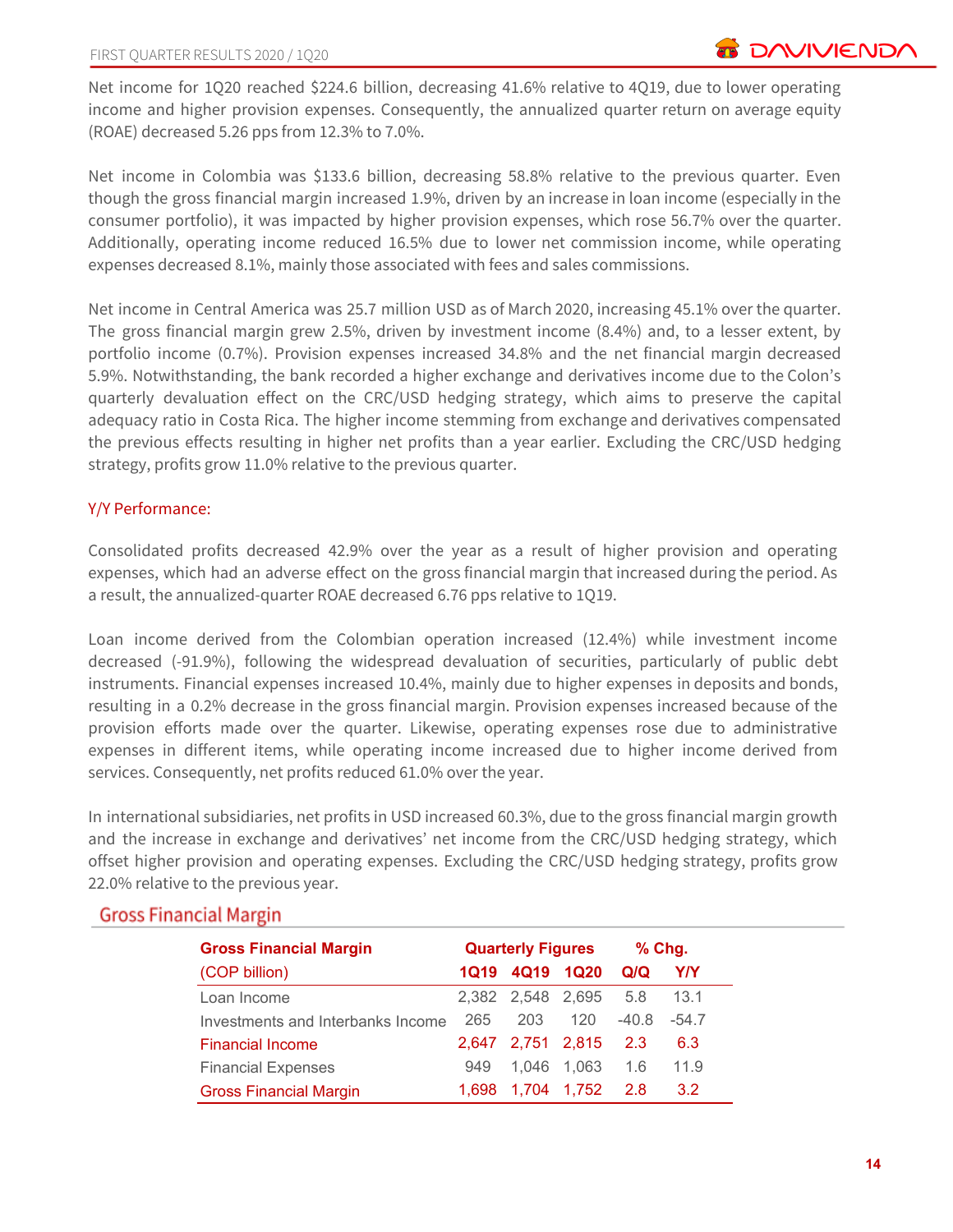#### Quarterly figures

#### Q/Q Performance:

The consolidated gross financial margin reached \$1.8 trillion in 1Q20, growing 2.8% over the quarter, as a result of higher loan income (5.8%) and financial expenses increasing at a 1.6% rate.

In Colombia, loan income increased 6.0%, mainly driven by the consumer and mortgage portfolios, in line with the increased outstanding amount of loans in both segments. However, Investment income decreased by 85.3%, following the devaluation of public debt instruments recorded in financial markets over the quarter, both at fixed and inflation-linked unit rates.

Financial expenses grew in Colombia 0.4% due to increased expenses in credits and bonds, as a consequence of increased outstanding amounts of these liabilities, which offset the lower expenses in demand and term deposits due to lower funding costs of these instruments.

Consequently, the gross financial margin in Colombia increased 1.9% relative to 4Q19.

In international subsidiaries, the gross financial margin increased 2.5% in USD, following a 2.0% increase in interest income, which compensated a 1.2% increase in financial expenses. Loan income grew 0.7%, led by the commercial and mortgage portfolios. Investment income rose 8.4% as a result of the debt instruments dynamics over the quarter, and the exchange rate impact. Financial expenses grew 1.2%, given higher expenses in demand deposits, consistent with their increased outstanding amount in the balance sheet.

The annualized-quarter NIM closed at 6.11%, diminishing 21 bps relative to 4Q19, because of the accelerated growth of productive assets relative to the gross financial margin behavior over the same period.

| <b>NIM</b>                |          |       |       | <b>Bps. Chg</b> |     |
|---------------------------|----------|-------|-------|-----------------|-----|
| <b>Annualized Quarter</b> | 1019     | 4019  | 1020  | Q/Q             | Y/Y |
| Total NIM                 | $6.92\%$ | 6.31% | 6.11% | $-21$           | -82 |

#### Y/Y Performance:

As of 1Q20, loan income increased 13.1%, while financial expenses grew 11.9%. As a result, the gross financial margin increased 3.2% over the year.

In Colombia, loan income increased 12.4% and investment income decreased 91.9% due to the devaluation of public debt and mortgage-backed securities. Financial expenses grew 10.4%, mainly because of demand deposits (19.5%), which recorded slightly higher funding cost rates, and bonds (16.6%) due to the issuances. As a result of the latter, the gross financial margin decreased -0.2%.

In the international operation, the gross financial margin increased by 6.6% in USD over the year. Loan income grew 3.1% led by the consumer segment (8.2%) and the mortgage segment (4.0%), thereby driving the financial margin growth. Investment income also contributed to the margin growth as it went up by 21.8% leveraged on debt instruments appreciation. On the other hand, financial expenses grew 3.8% as a result of higher interest expenses in time deposits (15.4%), consistent with the increased outstanding amount recorded over the quarter.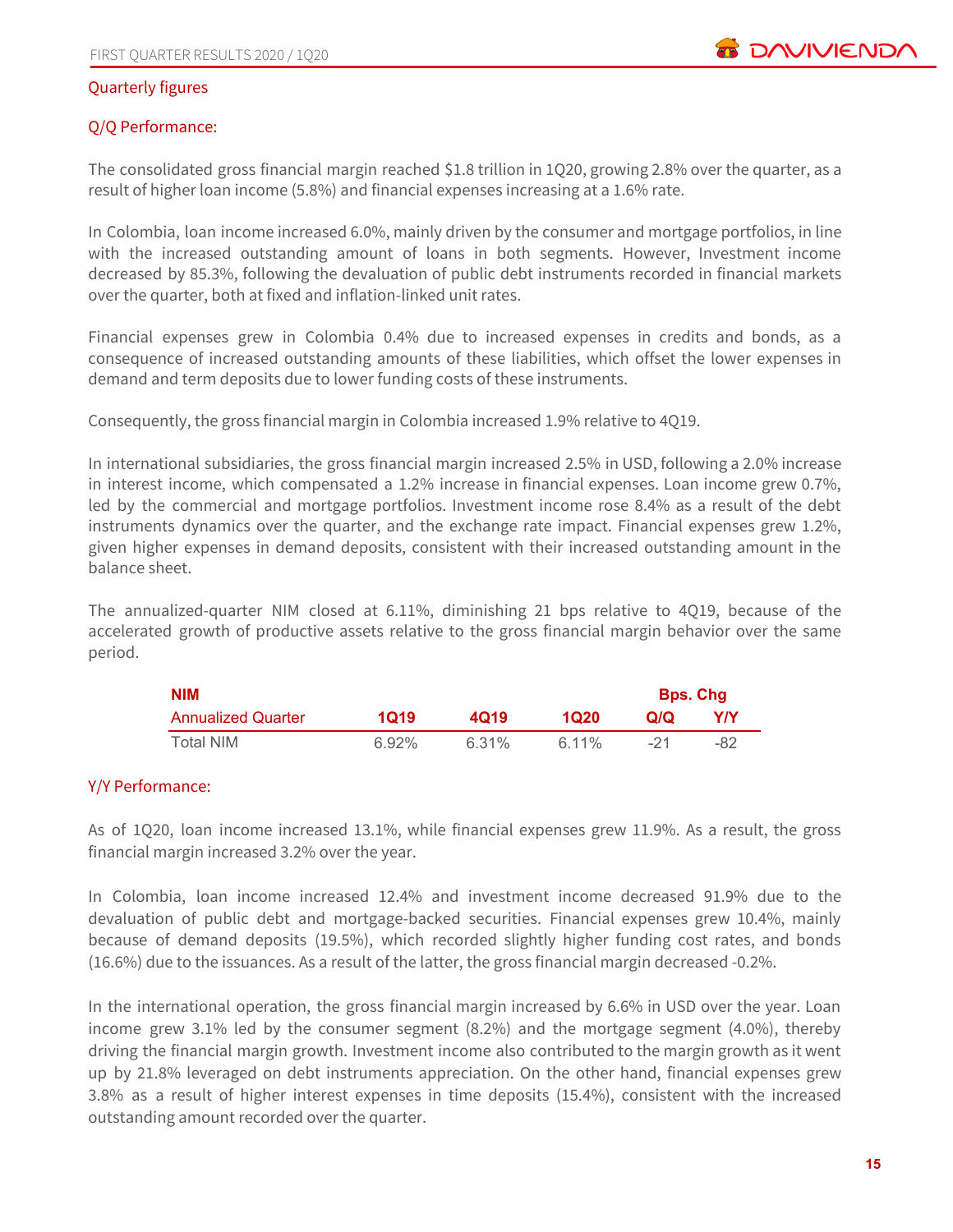The annualized-quarter NIM decreased 82 bps relative to the previous year as a result of the higher productive assets growth over the last year, compared to the increase in gross financial margin during the same period.

| <b>NIM</b> |       |       |       |     | <b>Bps. Chg</b> |
|------------|-------|-------|-------|-----|-----------------|
| 12 Months  | 1Q19  | 4019  | 1020  | Q/Q | Y/Y             |
| Total NIM  | 6.56% | 6.52% | 6.28% | -24 | -28             |

12-months NIM closed at 6.28% in 1Q20, decreasing 28 bps relative to the figure recorded in 1Q19. The growth of productive assets over the past 12 months exceeded the gross financial margin growth, which decreased due to lower investment income.

## **Provision Expenses**

| <b>Provision Expenses</b>     | <b>Quarterly Figures</b> |      |       | $%$ Chg. |      |
|-------------------------------|--------------------------|------|-------|----------|------|
| (COP billion)                 | 1019                     | 4Q19 | 1Q20  | Q/Q      | Y/Y  |
| Provision for credit losses   | 688                      | 757  | 1.023 | 35.1     | 48.7 |
| Loan recoveries               | 108                      | 182  | 137   | -24.4    | 27 3 |
| Net loan sales                | $\left( \right)$         | 3    | O     | $-100.0$ | 0.0  |
| <b>Net Provision Expenses</b> | 580                      | 572  | 885   | 54.8     | 52.7 |

### Quarterly figures

#### Q/Q Performance:

Gross consolidated provision expenses went up to \$1.0 trillion in 1Q20, growing 35.1% relative to the previous quarter. This increase resulted from both the need to cover for already-materialized risk situations across segments and some parameter adjustments for all loan stages, recognizing higher risk levels within customers who requested relief measures. Besides this, provision expenses increased driven by individual analysis for significant clients and adjustments to forward-looking parameters materializing adverse macroeconomic scenarios.

Loan recoveries decreased by 24.4%, mainly in Colombia (-49.8%), but also in international subsidiaries (-9.0%). In the local operation, loan recoveries decreased in comparison to 4Q19, a quarter that recorded a higher level of recoveries mainly from the consumer segment.

Consequently, provision expenses (net of recoveries) in 1Q20 closed at \$885 billion, 54.8% more than the previous quarter.

Annualized Cost of Risk closed at 3.24%, rising 89 bps relative to 4Q19 due to higher provision expenses during the quarter.

| <b>Cost of Risk</b>       | <b>Bps. Chg</b> |                   |      |     |     |
|---------------------------|-----------------|-------------------|------|-----|-----|
| <b>Annualized Quarter</b> | 1019            | 4019              | 1020 | O/O | Y/Y |
| CoR                       |                 | 2.61% 2.35% 3.24% |      | 89  | 62  |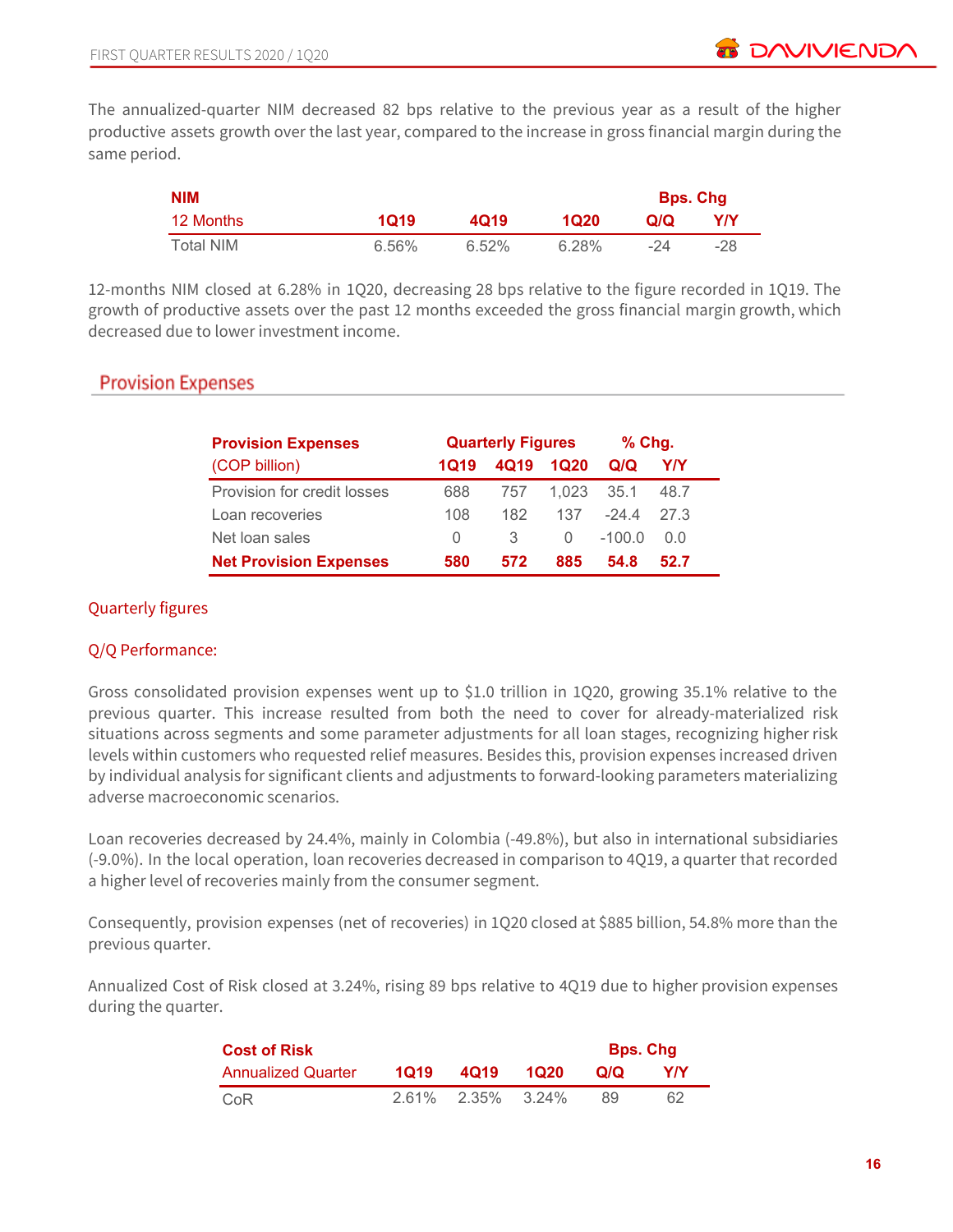#### Y/Y Performance:

Over the last year, consolidated gross provision expenses grew 48.7%. In Colombia, the 47.7% increase was mainly derived from the consumer portfolio, followed by the mortgage portfolio. In international subsidiaries, the 35.6% growth resulted from higher provision expenses in the commercial segment in Honduras and Panama subsidiaries.

Consolidated loan recoveries increased 27.3% due to the operation in Central America, where this figure increased by 91.3%. The loan recoveries increase from subsidiaries offset the lower loan recoveries from Colombia, which went down -35.7% after the lockdown ordered in March.

Consequently, provision expenses (net of recoveries) in 1Q20 grew 52.7% year over year.

The annualized-quarter cost of risk increased 62 bps relative to 1Q19.

| <b>Cost of Risk</b> |      |                      |      | <b>Bps. Chg</b> |     |  |  |
|---------------------|------|----------------------|------|-----------------|-----|--|--|
| 12 months           | 1019 | 4019                 | 1020 | Q/Q             | Y/Y |  |  |
| CoR                 |      | $2.47\%$ 2.50% 2.50% |      |                 |     |  |  |

12-month Cost of Risk<sup>7</sup> closed at 2.50%, increasing 4 bps relative to the figure recorded a year earlier, reflecting increased provision expenses.

## **Operating Income**

#### Quarterly figures

#### Q/Q Performance:

Net operating income reached nearly \$313.9 billion in 1Q20, decreasing 10.5% quarter over quarter, reflecting mainly lower net commission income (-18.0%).

In Colombia, net commission income reduced 21.4% due to lower commissions derived from affiliated establishments to debit and credit cards. Service income decreased 7.6% as a result of the reduction and/or elimination of charges for deposits and withdrawals, such as charges for exceeding the withdrawal amounts.

In Central America, net income derived from commissions decreased by 9.9%. This result reflects the situation in El Salvador and is related to purchase commissions and credit card charges. Income derived from services went down 21.7% as a result of a decrease in other income, mainly in Costa Rica, from items such as leasing administration and insurance. However, net operating income derived from insurance operations increased 29.4%, driving net operating income to increase by 5.1%.

#### Y/Y Performance:

Net operating income recorded a 1.2% increase, explained by the 12.0% growth in service income, which offset the 3.8% decrease in net income derived from commissions.

<sup>7</sup> 12-months Cost of Risk = Accumulated Provision Expenses (12 months) / Gross Loans (Quarter Balance).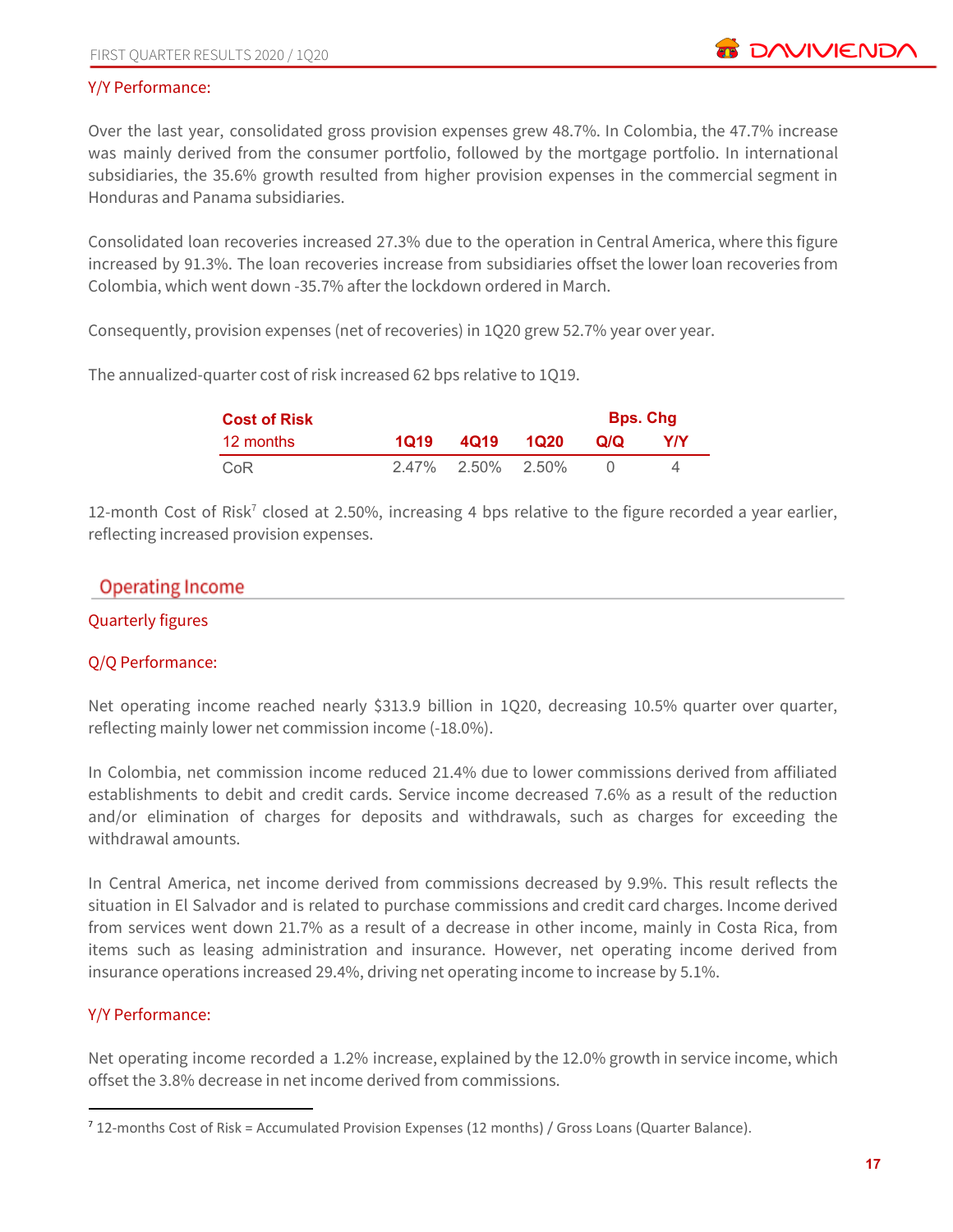In Colombia, net commission income decreased by 9.2%, primarily as a result of increased commission expenses associated with the higher transactionality of credit cards. Unlike net commission income, service income went up 12.0%, mainly because of an increase in business web portals.

In international subsidiaries, net commission income grew 3.2% due to the exchange rate effect and, to a lesser extent, due to an increase in income related to credit card membership in Costa Rica and El Salvador. Service income reduced 4.6% mainly explained by the leasing administration services in Costa Rica. Finally, net income derived from insurance operations increased by 17.5%, offsetting the lower service income.

# **Operating Expenses**

| <b>Operating Expenses</b>            | <b>Quarterly Figures</b> |       |      | $%$ Chg. |      |  |
|--------------------------------------|--------------------------|-------|------|----------|------|--|
| (COP billion)                        | 1Q19                     | 4Q19  | 1Q20 | Q/Q      | Y/Y  |  |
| <b>Personnel Expenses</b>            | 379                      | 417   | 413  | -0.8     | 9.2  |  |
| Operating Expenses and<br>Others $8$ | 489                      | 621   | 567  | $-86$    | 16 N |  |
| <b>Total Expenses</b>                | 868                      | 1.037 | 981  | $-5.5$   | 13 O |  |

## Quarterly figures

#### Q/Q Performance:

In 1Q20, operating expenses were \$981 billion, decreasing by 5.5% relative to the previous quarter, mainly due to lower operating expenses in Colombia.

Operating expenses reduced 12.5%, mainly in the local operation where they decreased 18.1% due to lower expenses related to professional fees paid for software development, followed by advertisement and lastly adaptations. Personnel expenses reduced 0.8%, following lower sales commissions and incentives in Colombia, as well as in the international operation.

As a consequence of lower operating expenses, the annualized-quarter cost-to-income ratio for the quarter closed at 45.1%, 484 bps lower than the figure recorded in 4Q19.

| <b>Cost-to-Income</b>     |       |       |          | <b>Bps. Chg</b> |     |
|---------------------------|-------|-------|----------|-----------------|-----|
| <b>Annualized Quarter</b> | 1019  | 4019  | 1020     | Q/Q             | Y/Y |
| Cost-to-Income            | 43.8% | 50.0% | $45.1\%$ | -484            | 138 |

#### Y/Y Performance:

As of March 2020, consolidated operating expenses grew 13.0%, driven by higher operating expenses.

Operating expenses grew 19.9% primarily in Colombia, where the expenses of administration and monitoring of digital channels and call centers increased, along with other expenses related to the digital transformation process, advertising, and strategic partnerships established over the past year. The

<sup>8</sup> Other expenses include amortization and depreciation, intangible amortization, taxes and deposits insurance.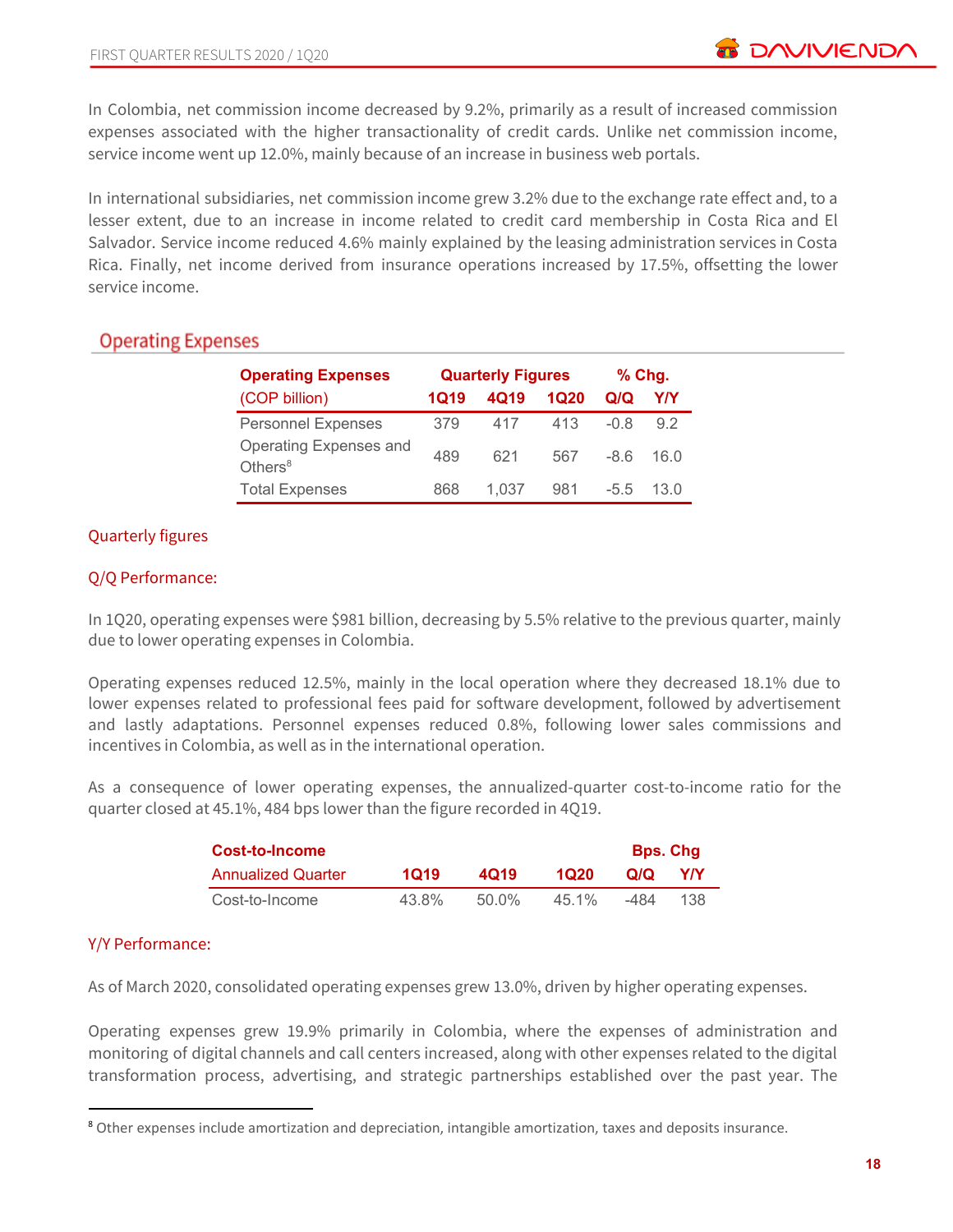increase in personnel expenses stemmed from the inflation adjustment at the beginning of the year and the minimum wage increase in both Colombia and the subsidiaries.

Therefore, the higher consolidated operating expenses over the year resulted in a 138 bps increase of the annualized-quarter cost-to-income ratio relative to the figure recorded in 1Q19.

| Cost-to-Income |          |          |       | <b>Bps. Chg</b> |  |
|----------------|----------|----------|-------|-----------------|--|
| 12 months      | 1019     | 4019     | 1020  | QIQ YIY         |  |
| Cost-to-Income | $46.5\%$ | $46.2\%$ | 46.5% |                 |  |

The 12-months cost-to-income ratio closed 1Q20 at 46.5%, remaining stable compared to a year earlier due to the proportional growth of income and expenses over the past 12 months.

#### Taxes

#### Quarterly figures

| Tax Rate           |       |       |            |     | <b>Pps. Chg</b> |  |
|--------------------|-------|-------|------------|-----|-----------------|--|
| Quarter            | 1019  | 4019  | 1020       | Q/Q | <b>YIY</b>      |  |
| Effective Tax Rate | 27.9% | 17.5% | 28.9% 11.3 |     | 10              |  |

#### Q/Q Performance:

The income tax amounting to \$91.1 billion in 1Q20, grew 11.4% over the quarter due to the income tax surcharge reinstatement for financial institutions in 4Q19, which in turn explains the effective tax rate increase as of 1Q20.

#### Y/Y Performance:

The income tax decreased 40.1% relative to the previous year as a result of fewer profits and a lower nominal income tax rate, which reduced from 37% in 2019 to 36% in 2020.

The information hereby presented is exclusively for informative and illustrative purposes, and it is not, nor does it pretend *to be, a source for legal or financial assessment of any kind.*

Both the financial assessments and forecasts presented herein are based on information and calculations carried out internally by Davivienda, and can be subject to changes or adjustments. Any change of current circumstances can affect *the validity of the information or conclusions contained in this report.*

The examples mentioned should not be taken as a guarantee for future forecasts, and are not to be assumed or *obligated, explicitly or implicitly in relation to previsions expected for the future.*

Davivienda expressly discloses that it does not accept any responsibility in relation to actions or decisions taken or not taken based on the content of this information. Davivienda does not accept any type of responsibility for losses resulting from the execution of the proposals or recommendations presented in this document. Davivienda is not responsible for any content originated from third parties. Davivienda may have promulgated, and can thus promulgate in the future, *information that is inconsistent with the one presented here.*